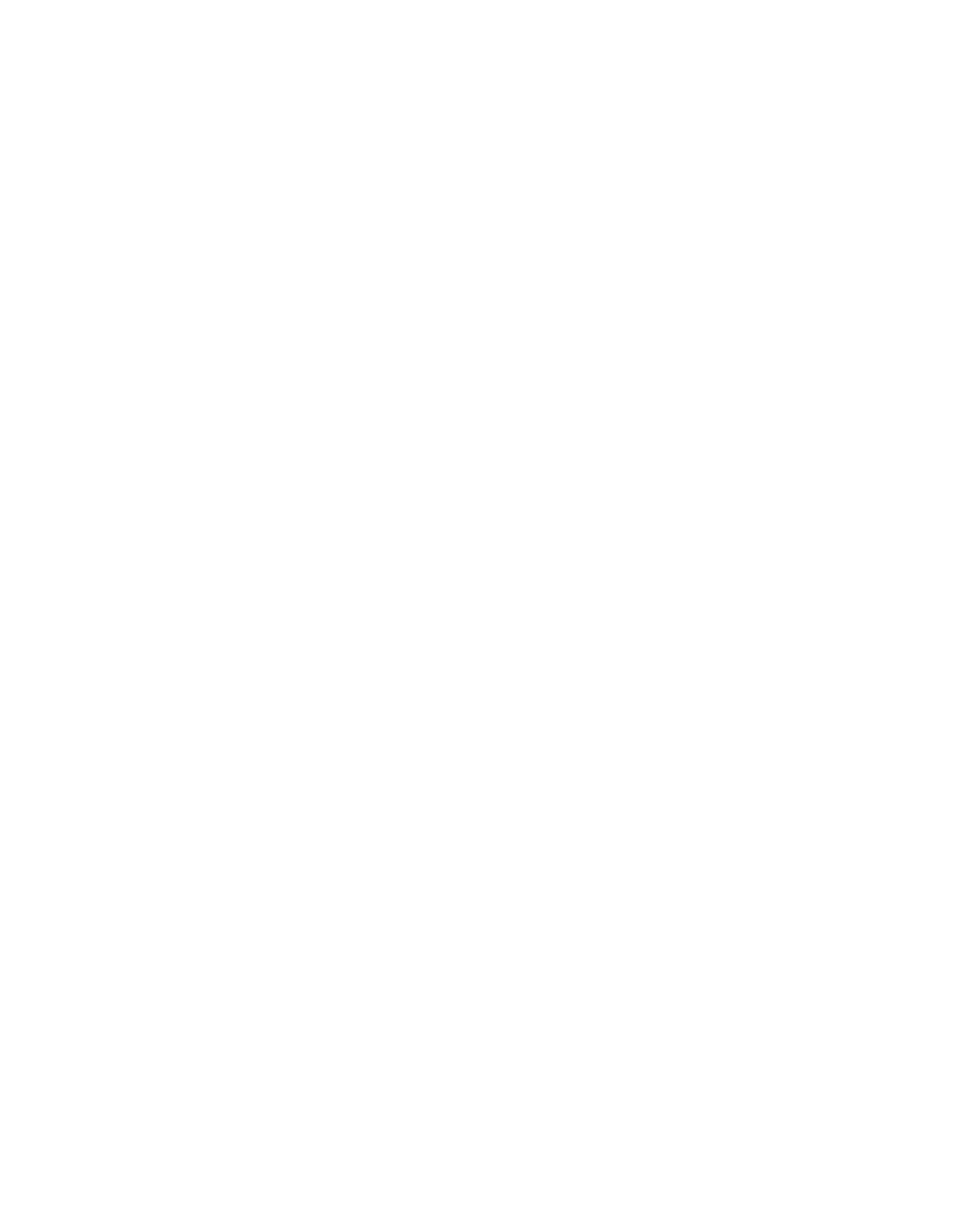# **The Role of Income Diversification during the Global Financial Crisis: Evidence from Nine Villages in Cambodia**

**CDRI Working Paper Series No. 78**

# **TONG Kimsun and PHAY Sokcheng**

**March 2013**



# **CDRI**

Cambodia's leading independent development policy research institute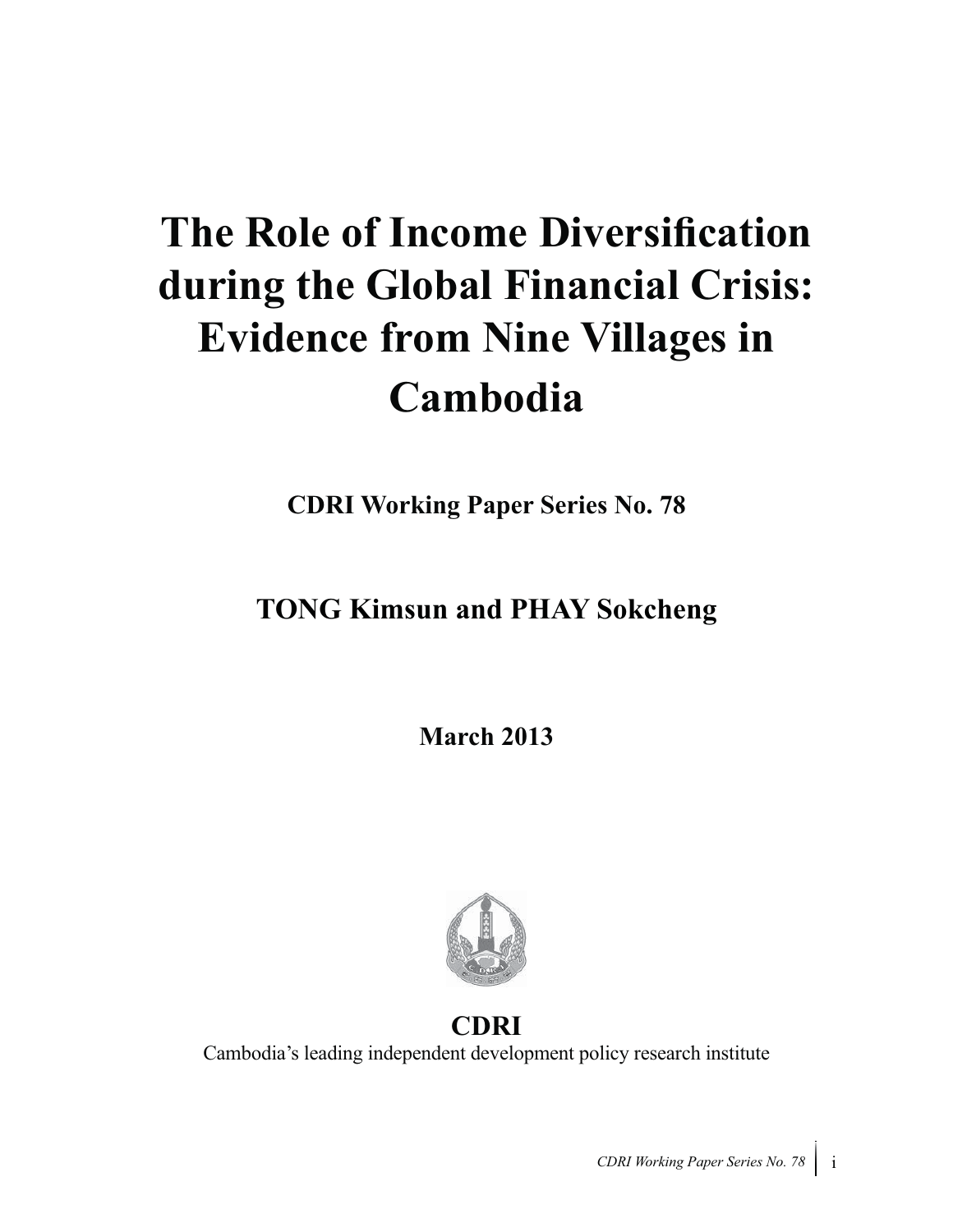#### **© 2013 CDRI - Cambodia's leading independent development policy research institute**

All rights reserved. No part of this publication may be reproduced, stored in a retrieval system or transmitted in any form or by any means—electronic, mechanical, photocopying, recording, or otherwise—without the written permission of CDRI.

ISBN-10: 99950–52–75-1

#### **The Role of Income Diversification during the Global Financial Crisis: Evidence from Nine Villages in Cambodia**

#### **CDRI Working Paper Series No. 78**

*Responsibility for ideas, facts and opinions presented in this research paper rests solely with the authors. Their opinions and interpretations do not necessarily reflect the views of the Cambodia Development Resource Institute.*

#### **CDRI**

- 56, Street 315, Tuol Kork, Phnom Penh, Cambodia  $\boxtimes$  PO Box 622, Phnom Penh, Cambodia

- ℡ (+855 23) 881 384/881 701/881 916/883 603
- (+855 23) 880 734
- E-mail: cdri@cdri.org.kh

Website: www.cdri.org.kh

Layout and Cover Design: Non Sokchamroeun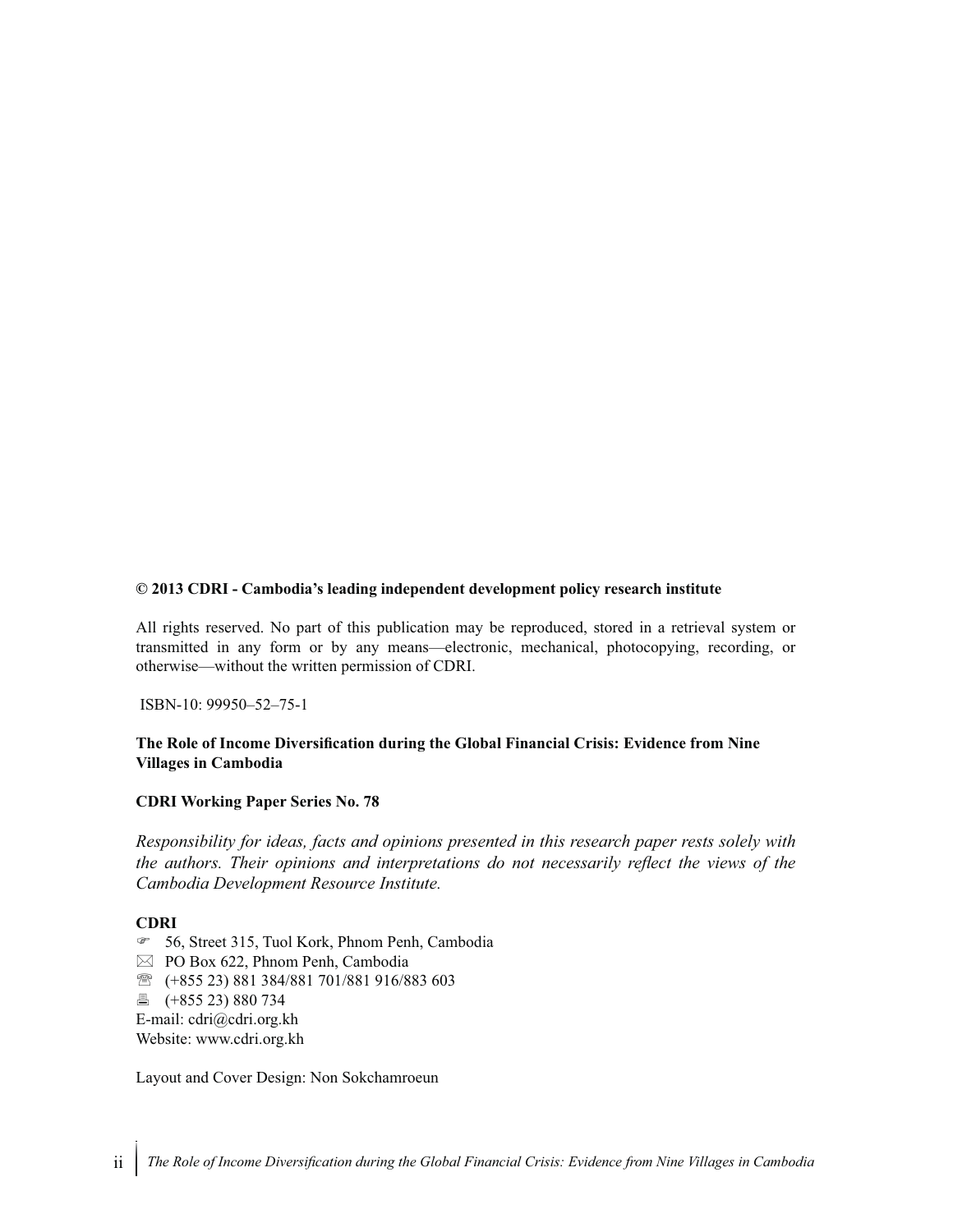## **CONTENTS**

### **List of Tables**

| Table 4: Income Diversification by Household and Geographical Characteristics  11 |  |
|-----------------------------------------------------------------------------------|--|
|                                                                                   |  |
|                                                                                   |  |
|                                                                                   |  |
| Table 8: Impact of Income Diversification on per Capita Consumption and Poverty   |  |
| Table 9: Impact of Income Diversification on Per Capita Consumption and Poverty   |  |

## **List of Figure**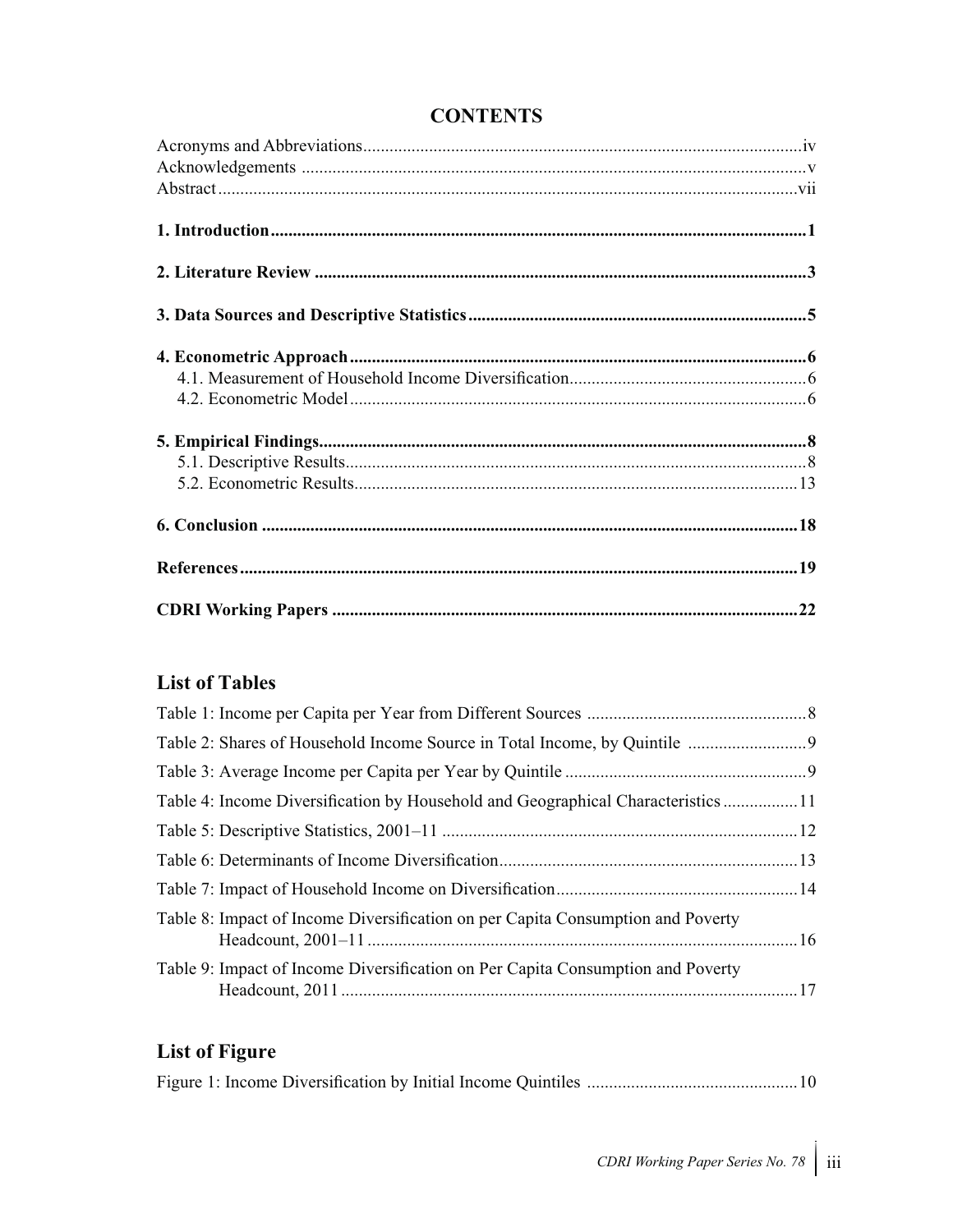### **ACRONYMS AND ABBREVIATIONS**

| ADB         | Asian Development Bank                           |
|-------------|--------------------------------------------------|
| <b>CDRI</b> | Cambodia Development Resource Institute          |
| <b>HHH</b>  | Household Head                                   |
| <b>IDRC</b> | <b>International Development Research Centre</b> |
| <b>MEF</b>  | Ministry of Economy and Finance                  |
| <b>OLS</b>  | <b>Ordinary Least Squares</b>                    |
| RC          | <b>Red Cross</b>                                 |
| <b>SNEC</b> | Supreme National Economic Council                |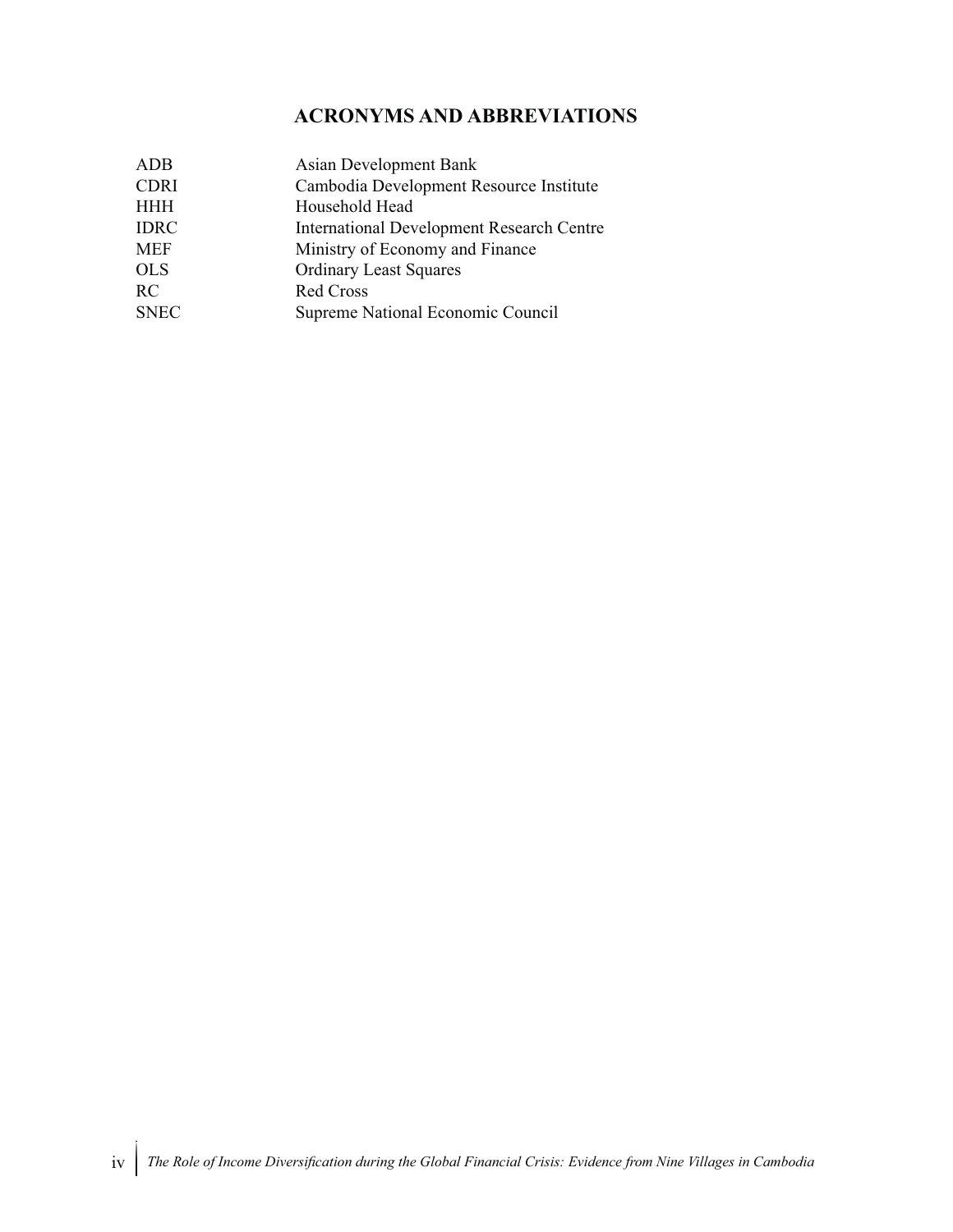#### **ACKNOWLEDGEMENTS**

The Cambodia Development Resource Institute is undertaking collaborative research on the global financial crisis and vulnerability in Cambodia with the Ministry of Planning —National Institute of Statistics, Office of the Council of Ministers, Royal University of Phnom Penh and Supreme National Economic Council. We wish to acknowledge the financial support of the International Development Research Centre (IDRC). Special thanks go to Dr Evan Due, IDRC senior programme specialist, for his invaluable guidance on research proposal preparation and project implementation and Dr Hossein Jalilian, former CDRI research director, for his initiative.

The study has greatly benefited from invaluable critique and guidance from Mr Ros Seilava, deputy secretary general, Ministry of Economy and Finance, Supreme National Economic Council, and Dr Rebecca F. Catalla, CDRI research adviser. The authors are grateful for comments and suggestions from colleagues at CDRI during the consultation workshops, and from all participants at the dissemination workshop held on 19 October 2012 on the draft and presentation of the results in this paper. The authors would also like to thank Ms Pon Dorina and Mr Ker Bopha for their excellent fieldwork and data processing assistance, and Ms Susan Watkins, who edited an earlier draft of the paper.

The authors are grateful to Mr Larry Strange, Dr Srinivasa Madhur and Mr Ung Sirn Lee for their support and encouragement. This paper does not necessarily reflect the views of either CDRI or IDRC.

> Phnom Penh March 2013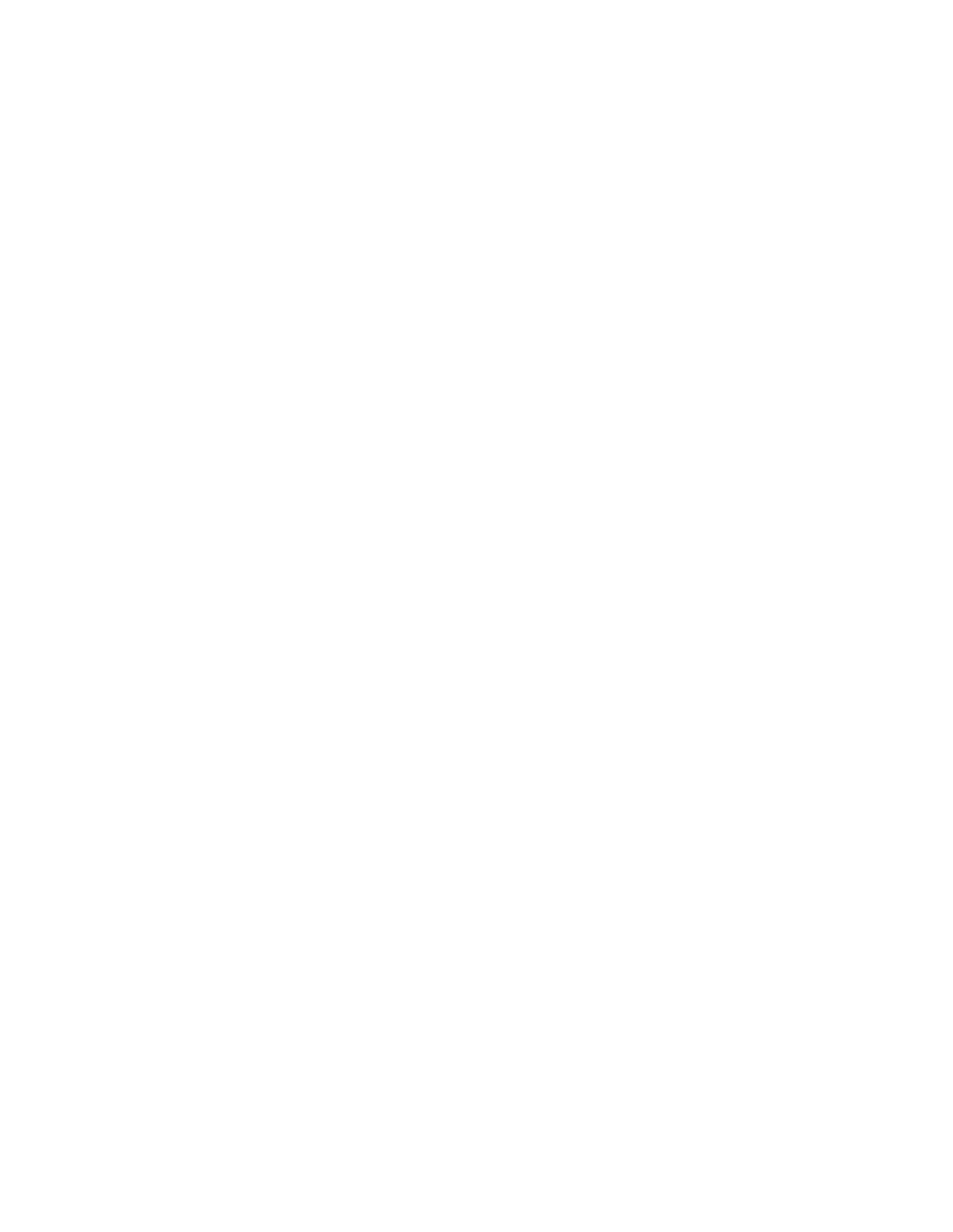#### **ABSTRACT**

This paper uses four-period panel data covering the years 2001, 2004, 2008 and 2011 to analyse the roles of rural income diversification during the global financial crisis. Income diversification is commonly defined as a proportion of income derived from non-farm activities or the number of income portfolios. However, the use of such measures is problematic because the income diversification variable is sensitive to assumptions about the thresholds used to assign households to different income categories. To address this concern, following Dimova and Sen (2010), we use the Herfindahl index constructed as the sum of squares of the shares of different income portfolios in the household: the smaller the index value, the higher the degree of income diversification.

Using both fixed- and random-effects models, we find that the number of male household members aged 15-64, household head primarily engaged in agriculture, durable assets, agricultural land endowment, health shock and crop failure are the key determinants of income diversification in rural Cambodia, where households' diversification behaviour is mainly motivated by the desire to accumulate rather than by survival concerns. This finding suggests that richer households are better able than poorer households to seize the advantages provided by a diversified income portfolio. It also implies that accumulation-led diversification has less impact on poverty, at least in the short run, than survival-led activity. Therefore policies that reduce constraints on diversification, such as risk reduction strategies, microcredit provision, rural services, rural non-farm enterprise development, infrastructure and education improvements are in general desirable.

Using the interaction of health shock and crop failure as an instrumental variable, we confirm that income diversification is strongly and positively associated with per capita consumption but is unlikely to help smooth consumption during a crisis. This result holds even if we use the poverty headcount ratio as the measure of household welfare outcomes. These findings strengthen the need for well-designed public safety nets as a risk-reducing and coping strategy.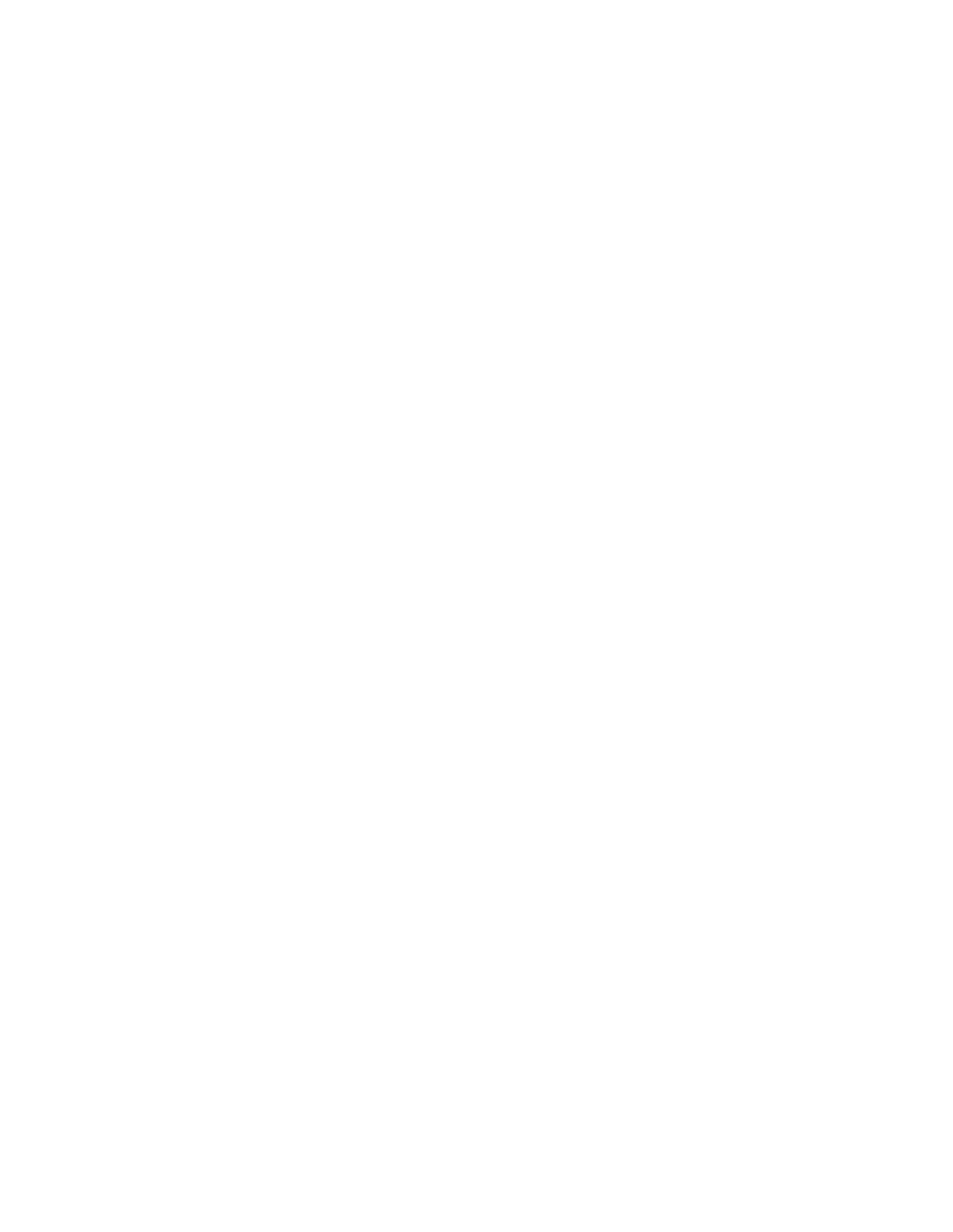#### **INTRODUCTION**

In the late 2000s Cambodia suffered two major economic shocks: oil and food price increases and the global economic-financial crisis. The food and oil prices rise to record highs in 2008 is one of the most severe external shocks to have rocked the country. In its wake, the global financial crisis hit Cambodia's economy in 2009, making an already difficult situation even worse, particularly for the poor and other vulnerable groups. The crises coincided with Cambodia's property market collapse and a border stand-off with Thailand, both of which possibly contributed to the sudden economic contraction. As a result, macroeconomic indicators changed dramatically during 2007–09: economic growth declined from 10.2 percent in 2007 to 6.7 percent in 2008 and 0.1 percent in 2009, while inflation registered a record high of 19.7 percent in 2008 before dropping to -0.7 percent in 2009 and 4.0 percent in 2010. The World Bank (2009) and ADB (2008) projected that as a direct consequence of the crises, 2.2 to 2.5 million more Cambodians would fall into poverty in addition to the 4.5 million already living below the poverty line.

A number of studies confirmed that the global economic and financial crisis hit the poor and vulnerable the hardest, largely due to weak formal ex-ante and ex-post coping strategies, informal social insurance and the lack of public response (e.g. Tong *et al.* 2009; Tong 2010; Chan & Ngo 2010). However, no study has used econometric techniques to investigate the role of income diversification during the crisis.

Morduch (1995) notes that if credit and insurance markets are incomplete and formal safety nets are missing, households will choose to diversify their income sources in order to smooth consumption. Households may opt to diversify income either ex-ante or ex-post to manage the risk of shocks (Reardon *et al.* 1992) in addition to resorting to common informal insurance mechanisms, for example selling livestock and assets. The literature identifies a wide range of factors that can explain income diversification, such as response to household shocks and risk reduction and asset accumulation strategies (Ellis 1998; Barrett *et al*. 2001b). Most of these factors can be divided into pull factors and push factors. Pull factors include benefits from complementarities between activities (Norman 1974), new income opportunities created by market development (Davis & Pearce 2001), infrastructure improvement (Jalan & Ravallion 1998) and diversification for asset accumulation (Hart 1994). Push factors include ex-ante risk management (Alderman & Paxson 1992), ex-post risk coping (Carter 1997), liquidity constraints and credit market failure (Reardon *et al.* 1994) and the seasonality of agricultural activity (Sahn 1989). In other words, one could delineate the former factors as a matter of accumulation or choice and the latter as necessity or survival. A strong implication of the "diversification as accumulation" view is that the relationship between household income diversification and household income is expected to be positive—richer households will likely diversify more than poorer households. Conversely, the relationship between household income diversification and household income is expected to be negative under the "diversification as survival" view—poor households will likely diversify more than richer households. Different policies have different implications for each of these two factors (Dimova  $\&$  Sen 2010). Policies which facilitate the movement of the rural poor out of high-risk low-return agricultural activities into nonfarm waged work and self-employment are important if income diversification is a question of necessity, whereas investments in agricultural activities and agricultural extension services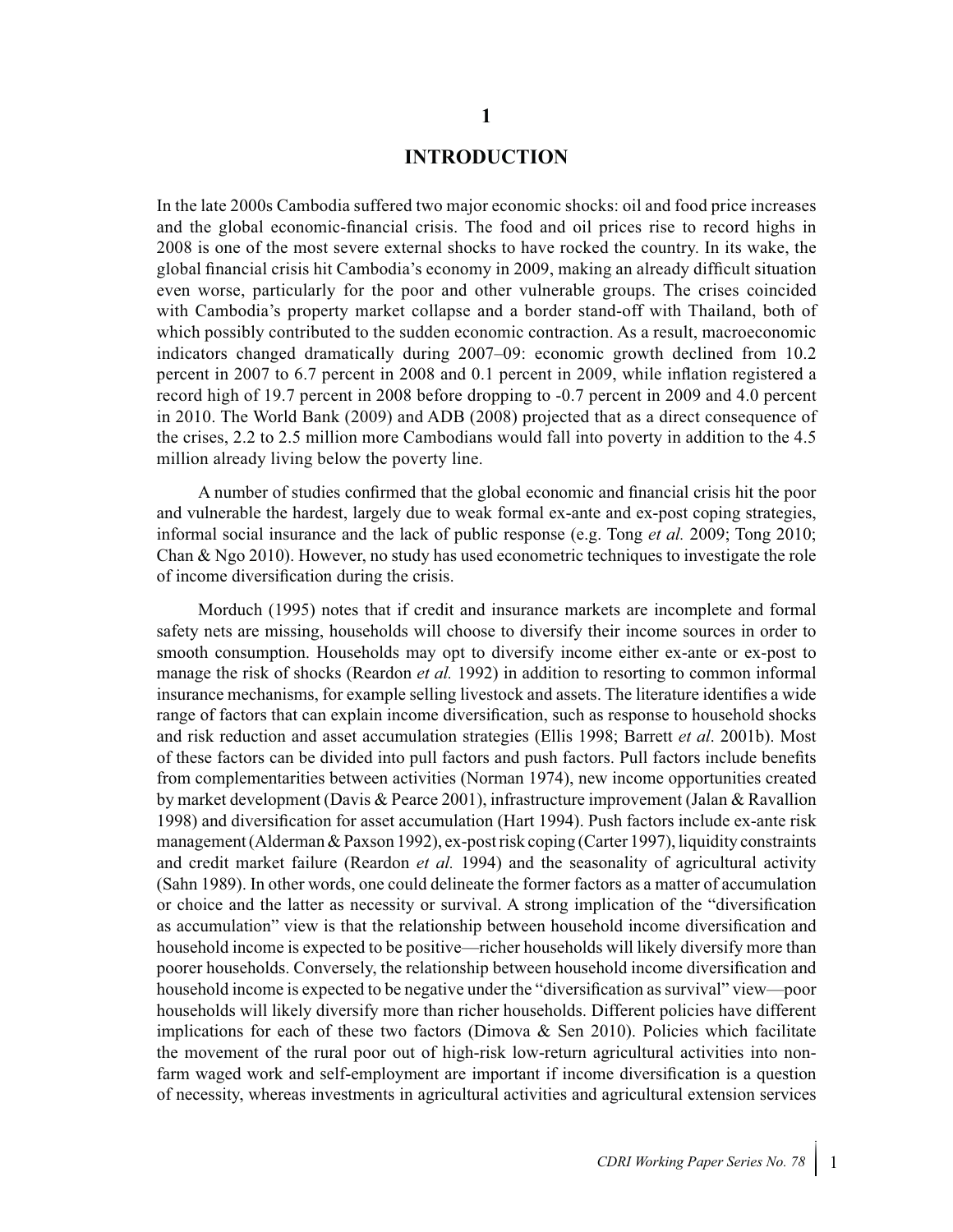that help overcome entry barriers to new off-farm business activities will be critical if income diversification is a matter of choice.

Income diversification has been shown to be positively associated with wealth accumulation and reduced vulnerability—at least in terms of partial consumption smoothing (Barrett *et al.* 2001a; Kinsey *et al.* 1998). However, little is known about how income diversification could protect households against exogenous shocks, particularly in Cambodia. This paper intends to fill this gap. More specifically, informed by unique panel data on rural Cambodian households between 2001 and 2011, we examine the determinants of income diversification and the response of higher income households to adversity in the face of the global economic and financial crisis.

Section 2 reviews existing studies on the key factors of income diversification and its role in mitigating shocks. Section 3 illustrates available data for the study. Section 4 discusses the econometric approaches employed in the analysis. Section 5 presents empirical findings. Section 6 concludes.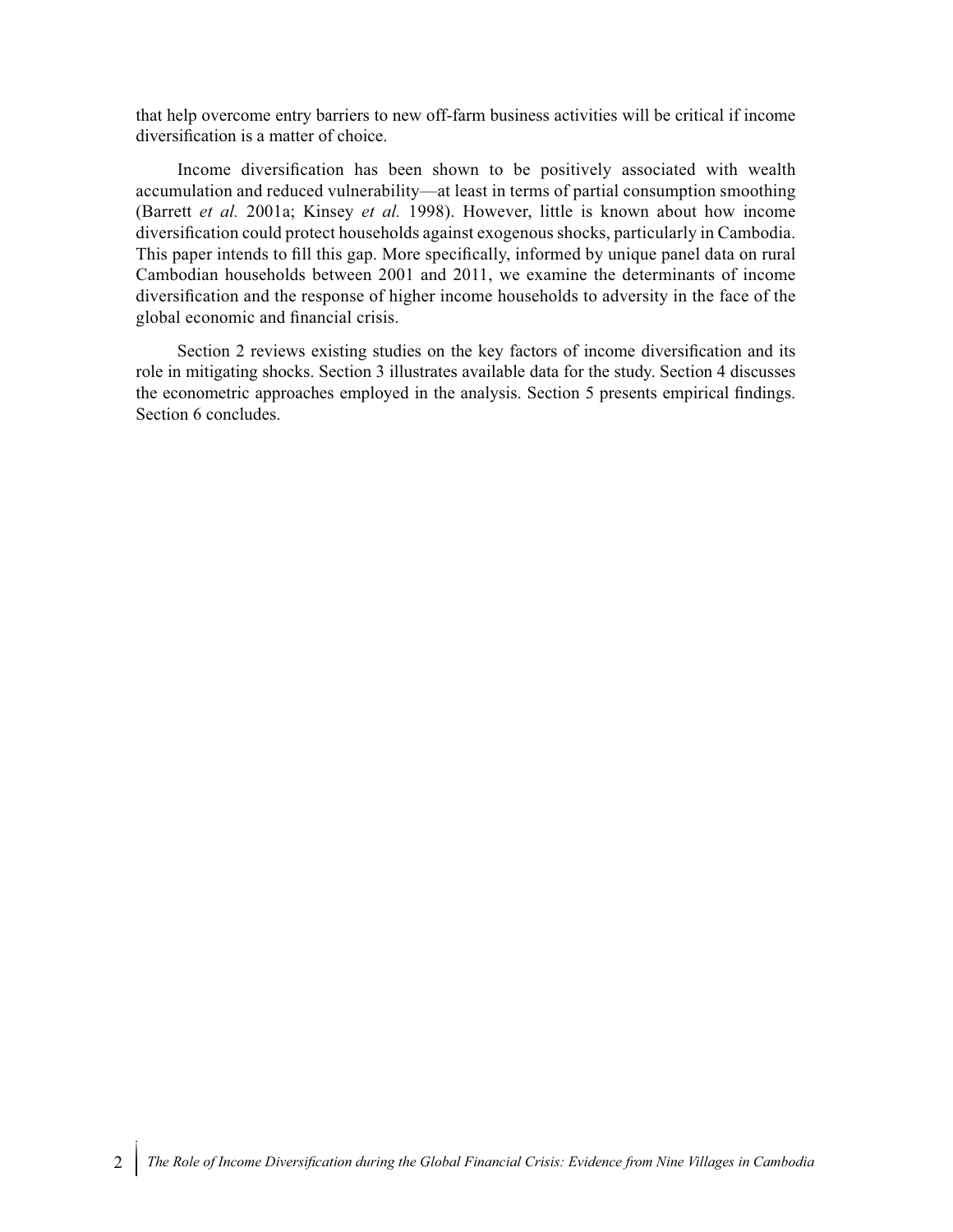#### **LITERATURE REVIEW**

The wealth of literature that discusses farm household diversification into rural non-farm activities can be loosely divided into two strands. Several studies have focused on the determinants of income diversification (Corral & Reardon 2001; de Janvry & Sadoulet 2001; Lanjouw & Shariff 2002; Woldenhanna & Oskam 2001; Barrett *et al.* 2001a, 2001b), while others examine the impact of income diversification on investment, poverty and inequality (Reardon *et al.* 2000; Mastumoto *et al.* 2006; Nargis & Hossain 2006; van den Berg & Kumbi 2006; Lay *et al.* 2009). These studies noted that factors which influence income diversification can be grouped into five categories: (1) individual and household characteristics (age, gender, education, marital status, household size); (2) farm characteristics (amount of cultivated land, number of crops grown, value of farm implements, membership in a farm organisation, access to agricultural extension services); (3) location (quality of roads, availability of electricity, distance from towns); (4) market barriers (inaccessibility of credit and market information); and (5) risk (variability of returns from various economic activities). Most of these studies also identified survival as a chief incentive for income diversification. Although some found that income diversification as accumulation could also be a driving factor, such motivation is more typical of the non-poor (Dercon & Krishnan 1996; Lanjouw 2001; Lay et al 2009). Empirical evidence also suggests that income diversification is associated with higher income and food consumption as well as more stable income and consumption over time (Reardon et al 1992; Dercon & Krishnan 1996; Reardon 1997; Barrett *et al.* 2001a; Block & Webb 2001; Canagarajah *et al.* 2001). Non-farm income sources are also effective in combating poverty and inequality (de Janvry & Sadoulet 2001). In addition, a few studies attempt to investigate the dynamics of household income diversification, such as factors associated with changes in income diversification over time (Bezu & Barrett 2011). They argue that access to savings and credit is an important factor for transition into high-return rural non-farm activities.

Despite the plethora of studies on various aspects of income diversification in developing countries, few deal with the significance of income diversification or its key determinants in Cambodia. The available studies are Chan and Acharya (2002), and Fitzgerald and So (2007). To the best of our knowledge, no study has yet examined the role of income diversification in protecting households during external shocks.

Using household data collected in 2001 from nine villages in rural Cambodia,<sup>1</sup> Chan and Acharya (2002) attempted to identify sources of household income by focusing on the absolute income derived from different sources, the extent to which rural households depended on common property resources, the difference between rich and poor households' dependence on common property resources and the availability of common property resources. They argued that villagers in the study area had begun to diversify their income generating activities into wage labour and trade due to the declining availability of common property resources. Fitzgerald and So (2007), using a similar household data set along with a follow-up survey in 2004/05, analysed the key factors in community well-being and household mobility and showed that the proportion of household income from agriculture and common property resources fell, while that from self-employment and wage labour rose between 2001 and 2004/05—implying that households in all study villages continued to diversify their income. They added that the most

<sup>1</sup> Three of these nine villages were surveyed in 1996–97 as part of a CDRI study (Murshid 1998).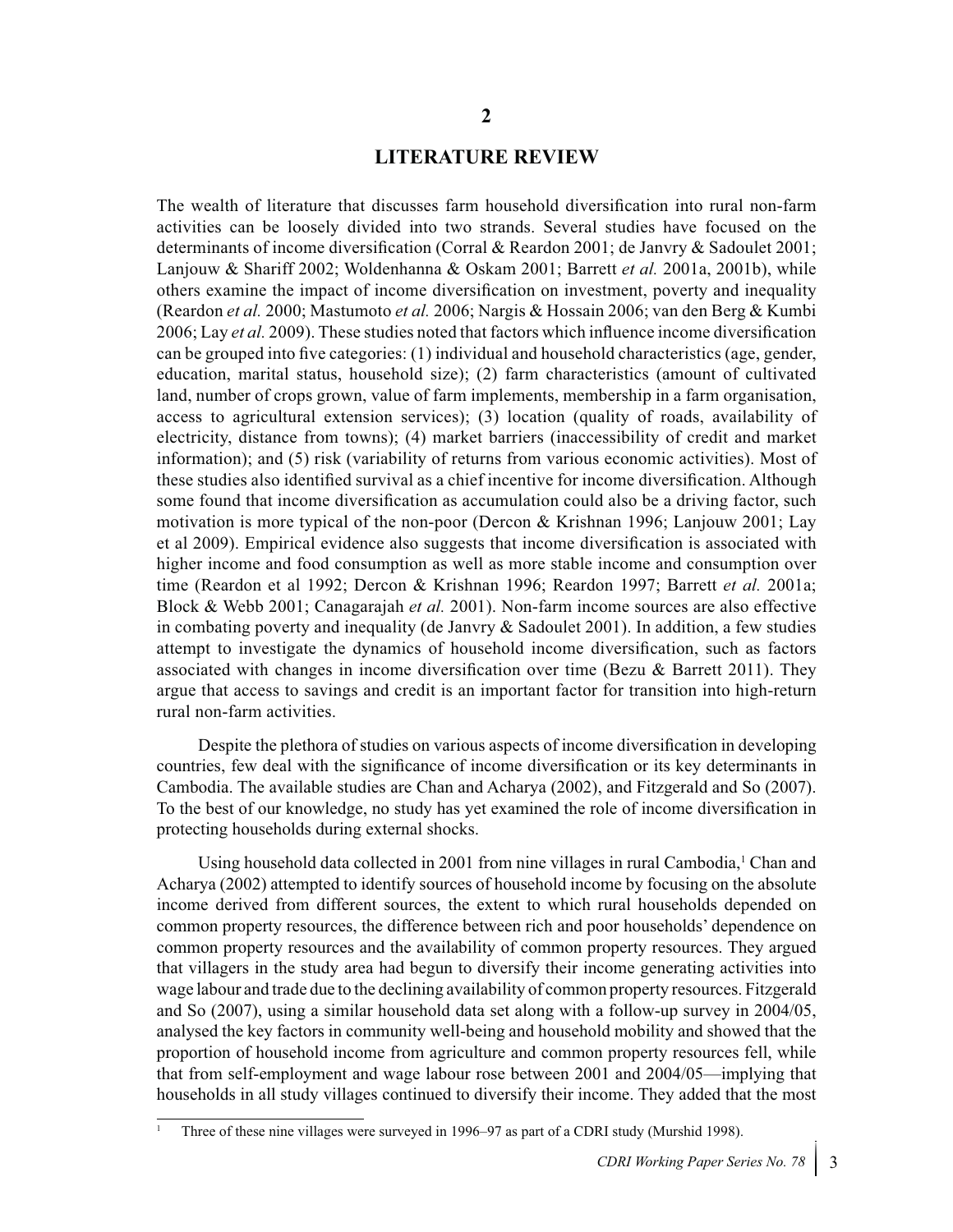successful households and communities were those that have been able to diversify. However, both studies relied heavily on descriptive statistics that do not control for other factors that also influence household income diversification.

This study uses econometric approaches, i.e. fixed- and random-effects modelling, to eliminate unobserved household attitudes to risk that may be correlated with household income diversification behaviour, and instrumental variable methods to address the endogeneity of household income diversification. Our study is distinct from previous studies in two critical aspects. First, we used unique survey data covering the years 2001, 2004/05, 2008 and 2011, i.e. before, during and after the dual crises hit, meaning that significant response is expected from households. Second, we investigate not only the determinants of income diversification but also its role during the twin shocks.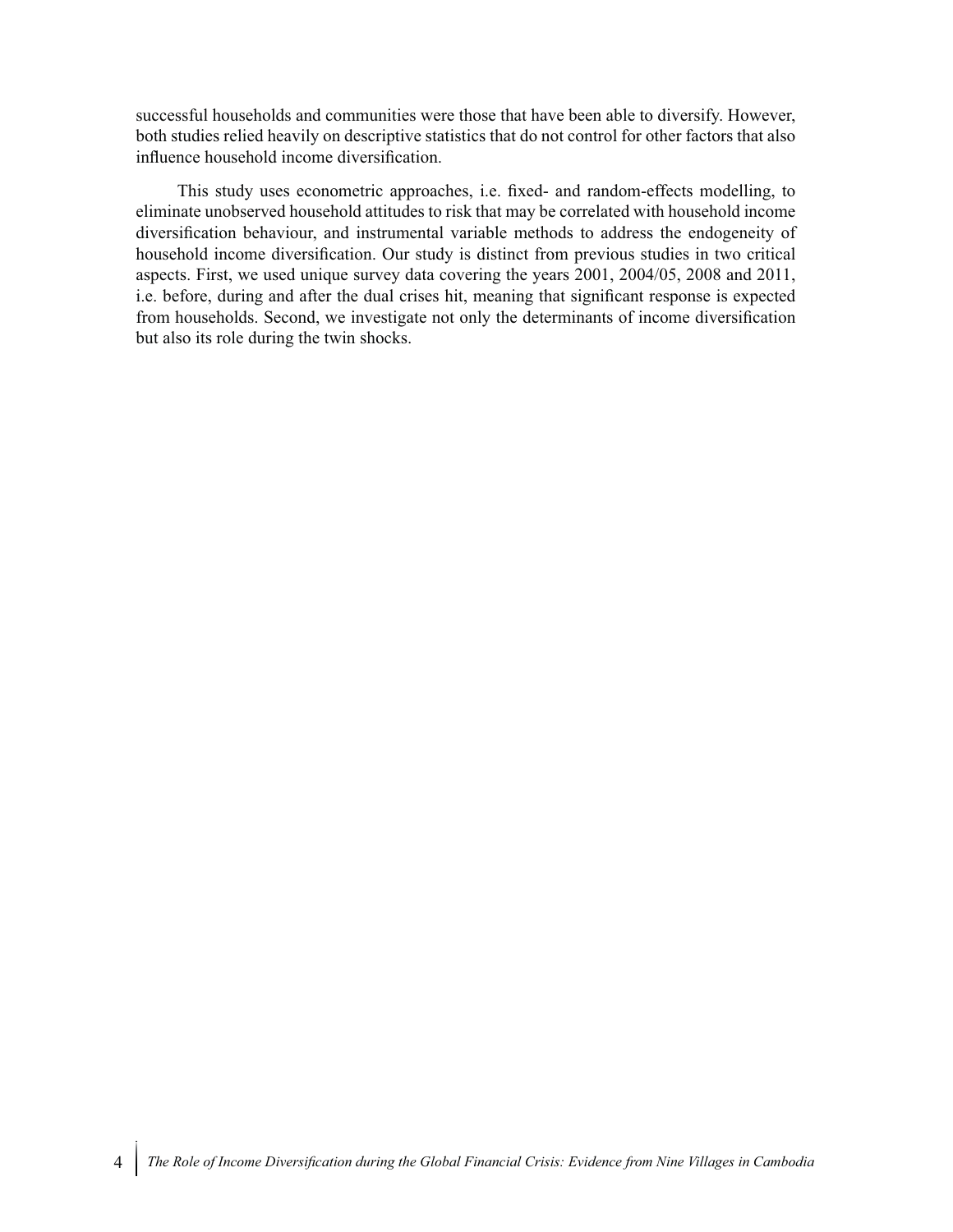#### **DATA SOURCES AND DESCRIPTIVE STATISTICS**

This study is informed by four-period panel household data collected by CDRI in 2001, 2004/05, 2008 and 2011. The information includes household demographics, housing condition, land ownership and transactions, credit markets, food and non-food consumption, non-land assets, livestock ownership, household income, agricultural production, production expenditure, wages and self-employment were collected. A brief description of the sample villages' characteristics is given in Fitzgerald and So (2007).

Information on household income from various sources such as agricultural produce, livestock, common property resources and off-farm activities has been collected over 10 years. But income sources such as transfers from non-government organisations, political parties, the Red Cross and pagodas are not comparable across the study period because they were incorporated into the questionnaire only in 2008. For this reason, all incomparable income sources are excluded from the analysis. In addition, gross rather than net household income is used because some income sources were collected as gross income rather than net income. The gross income was converted to constant 2001 prices using updated village price indexes originally constructed by Albert (2009), and into adult equivalence.<sup>2</sup>

<sup>2</sup> The consumption of a child aged 14 or below is assumed to be half that of an adult aged 15 and above.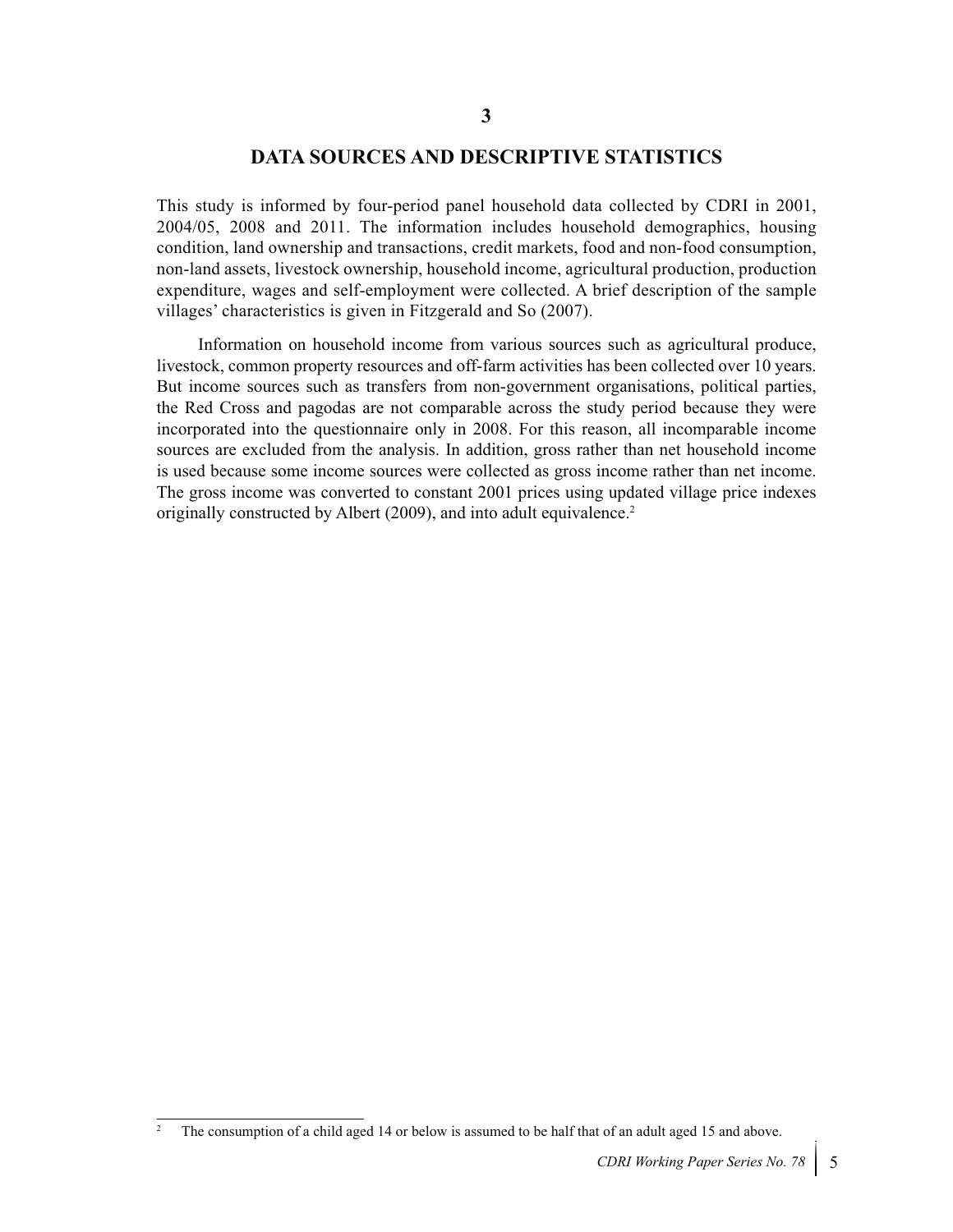#### **ECONOMETRIC APPROACH**

#### **4.1. Measurement of Household Income Diversification**

Definitions and measures of household income diversification vary within the literature. Some studies measure it as the proportion of income derived from non-farm sources (Reardon *et al.* 1992; Davis *et al.* 2010), while others use several different types of income portfolios (e.g. one source of income will get a value of one [farming], two sources of income will get the value of two [farm and non-farm activities] and so on). Dimova and Sen (2010) note that the use of such measures is problematic because the income diversification variable is sensitive to assumptions about the income thresholds used to assign households to different income categories. Further, it is unclear whether a household that generates, for example, 90 percent of its income from farming is seen as being more diversified than a household which relies solely on farming. To address this concern, following Dimova and Sen (2010), we use the Herfindahl index constructed as the sum of squares of the shares of different income portfolios in the household: the smaller the index value, the higher the degree of income diversification. This measure is more appropriate than the above measures because it does not need additional assumptions for grouping households into different income diversification categories (Dimova & Sen 2010; Ellis 2000b).

#### **4.2. Econometric Model**

If  $C_i$  is per capita consumption for household *i* at time *t*, we define  $C_i$  as a function of income diversification index  $D_{ij}$  and other explanatory variables  $X_{ij}$ , which can be written as

$$
C_{it} = \alpha D_{it} + \beta X_{it} + a_i + v_{it} \tag{1}
$$

where  $X_i$  represents household characteristics such as gender, age, education and main occupation of household head, household size, agricultural land, durable asset index, livestock index<sup>3</sup> and housing condition;  $a_i$  captures unobserved effects,  $v_i$  is a random error term; and  $a$ , *β* are the parameters we would like to estimate.

Income diversification index  $D_i$  is often viewed as an endogenous variable because household income diversification behaviour can be correlated with a household's ability or risk perception, which is not observed by equation (1) (Ersado 2005; Dimova & Sen 2010). If *D*<sub>*i*</sub> is correlated with *v<sub>i</sub>*, ordinary least squares (OLS) estimation of equation (1) generally generates inconsistent estimators of *a* and *β* (Wooldridge 2002). To address the problem of endogeneity, we employed the instrumental variables (IV) method. The IV approach with  $D<sub>i</sub>$  endogenous variables requires an observable variable  $Z_i$ , not in equation (1), that satisfies two conditions: (a)  $Z_i$  must be uncorrelated with  $v_i$ ; (b)  $Z_i$  must have a relationship with  $D_i$ . Wooldridge (2002) notes that the covariate between  $Z_i$  and  $v_i$  can never be checked or even tested. In practice, one must maintain this assumption by appealing to economic theory. The correlation between *D*<sub>i</sub> and *Zi* can be tested by estimating the simple regression as

$$
D_{it} = \varphi X_{it} + \theta Z_{it} + b_i + u_{it} \tag{2}
$$

<sup>3</sup> Durable asset and livestock indexes are constructed using the principal component approach proposed by Filmer and Prichett (1998). The variables used to compile the durable asset index are radio, television, bicycle, motorcycle, animal-drawn cart, sewing machine, boat, plough/harrow and rice mill; those used to construct the livestock index are cows, buffalos, pigs, horses, chickens, ducks and fish.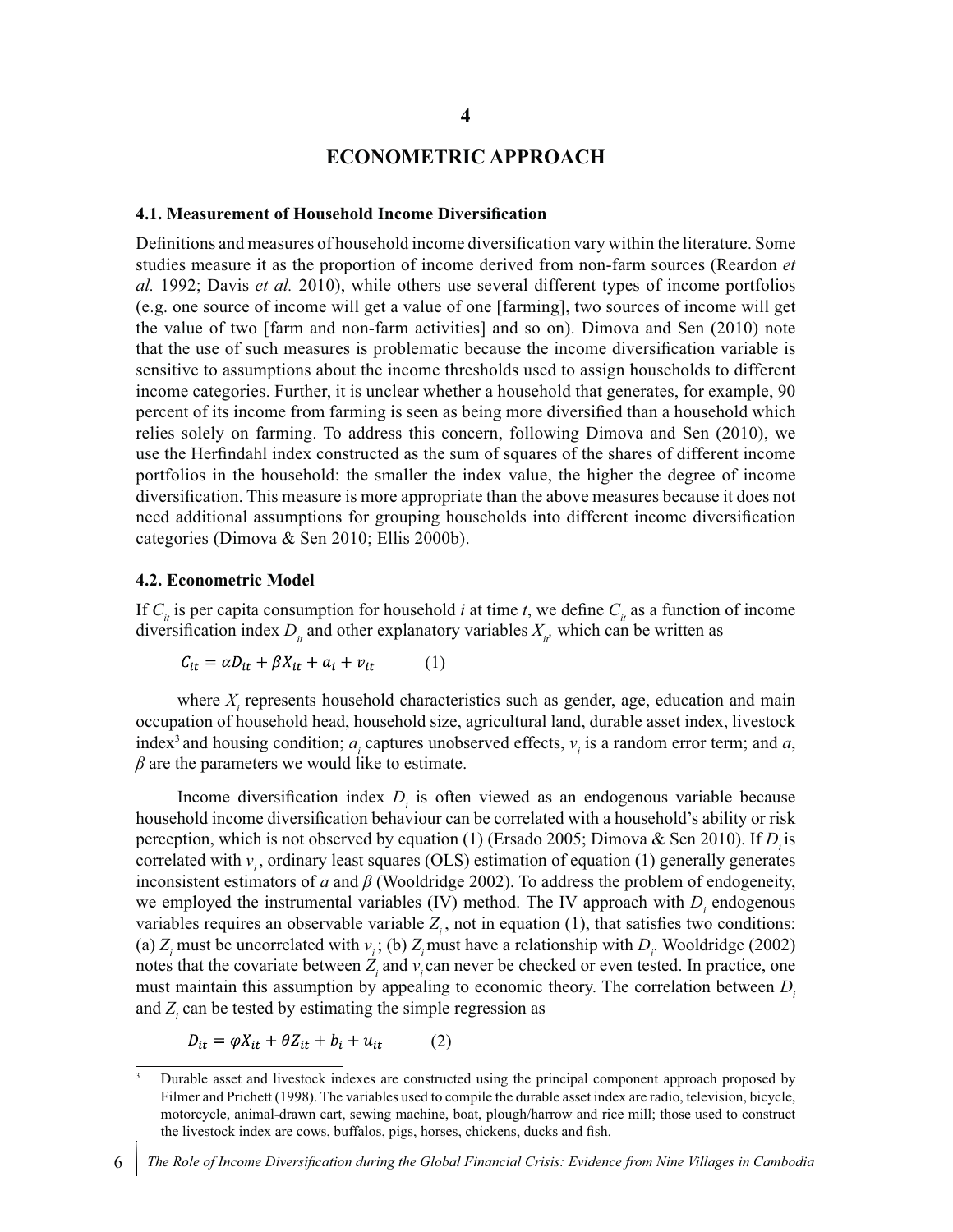The assumption holds only if  $\theta \neq 0$  at a small significance level (5 percent or 1 percent). Previous studies (e.g. Dimova & Sen 2010) use different types of village level shocks (e.g. refugee inflow, epidemic, natural disaster), rainfall variability over the past year,<sup>4</sup> education of household head and death of working member(s) of the household in the past year as instrumental variables for constructing the income diversification index, assuming that these variables will cause income shock and impact on income diversification but have no direct effect on current consumption. In our study, we use the interaction of two dummy variables reflecting sickness/injury/death of household member(s), and crop/other damage due to flood/drought as an instrumental variable. The best instrumental variable for  $D_i$  is the linear combination of  $X_i$  and  $Z_i$ , which is the fitted value of equation (2):  $\hat{D}_i$ . Once we have  $\hat{D}_i$ , we can plug it into equation (1):

$$
C_{it} = \alpha \widehat{D_{it}} + \beta X_{it} + a_i + v_{it} \tag{3}
$$

Because we use  $\hat{D}_i$  as the IV for  $D_i$ , the parameters of interest  $\alpha$  and  $\beta$  of equation (3) can now be estimated by OLS.

Given our four period panel data, it is not appropriate to assume that the observations are independently distributed across time. For example, unobserved factors (such as ability) that affected a household's welfare in 2001 will also affect that household's welfare in 2011. Failing to take unobserved effects into account may lead to incorrect standard errors and inefficient estimations (Greene 2007; Wooldridge 2002). In this regard, various approaches have been introduced for estimating panel data models with unobserved effects, namely fixed-effects or random-effects modelling. In empirical work, one has to decide whether a fixed- or random-effects estimator is more efficient. This largely depends on the assumption of  $a_i(b_j)$ . If  $a_i(b_j)$  is uncorrelated with the variables in  $X_i(X_i)$  and  $Z_j$ , the random-effects model is appropriate. But if  $a_i(b_i)$  is correlated with the variables in  $X_i(X_i)$  and  $Z_i$ , the fixed-effects model is the appropriate estimator. To verify this assumption, the Hausman specification test helps us decide whether fixed or random effects are the preferred specification for our data (Greene 2007; Wooldridge 2002).

Since per capita consumption  $C_i$  and income diversification index  $D_i$  are continuous variables, the most common OLS method is adopted. To examine the relationship between poverty headcount ratio and income diversification, we employed probit model.<sup>5</sup>

<sup>4</sup> Ersado (2005) uses only two seasonal (planting and harvesting) rainfall variables with a lag as instrumental variables.

It is important to note that there is no Stata command for a conditional fixed-effects probit model, as it does not have sufficient statistics to allow fixed effects to be conditioned out of likelihood (StataCorp 2010). Instead of fixed-effects estimators, we report population-average estimators. Stata command of xtreg with fe and re option and xtprobit with re and pa option are used to examine the relationship between income diversification, per capita consumption and poverty headcount ratio.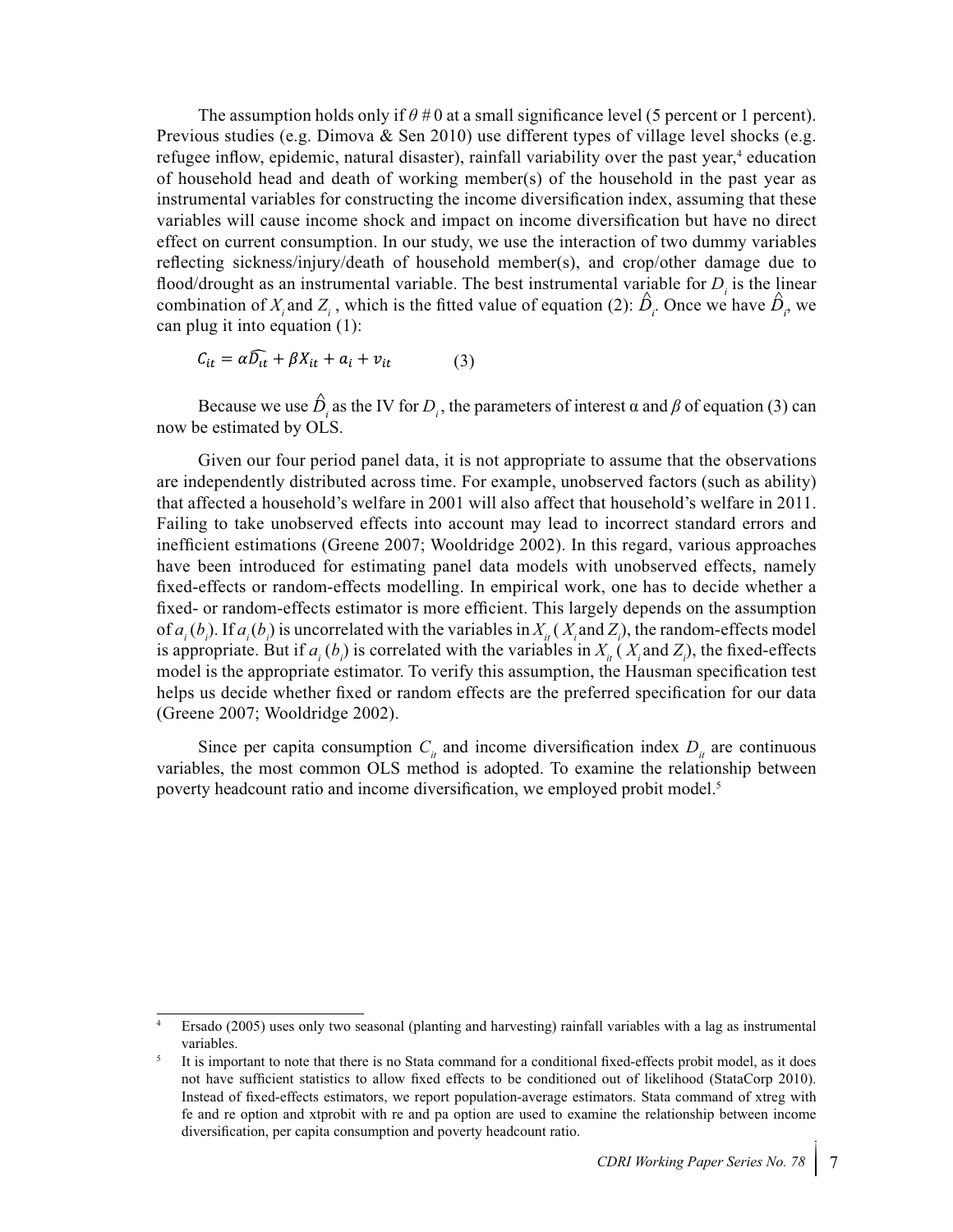#### **EMPIRICAL FINDINGS**

#### **5.1. Descriptive Results**

Rural household income is derived from many different sources. In this study, we categorise household income into three main sources: crops, livestock and off-farm. Table 1 shows that total income rose by 75 percent in 2001–04 and 52 percent in 2004–08 before dropping by 20 percent in 2008–11. This suggests that the effect of the economic and global financial crisis may have persisted for longer than one year. Crop income grew by 97 percent in 2001–04 and 79 percent in 2004–08 but declined by 10 percent in 2008–11, while livestock income and off-farm income decreased by 31 percent and 27 percent during the last period. The share of crop income in total income increased from 33 percent in 2001 to 50 percent in 2011, indicating its growing role in rural livelihoods. In contrast, the share of livestock income decreased from 23 percent in 2001 to 15 percent in 2011, while off-farm income declined from 43 percent in 2001 to 35 percent in 2011.

|                | л.<br>ж.<br>$\overline{ }$<br>Per Capita Income at 2001 prices<br>$('0000$ riels) |       |        |        | Growth $(\%)$ |       |          |
|----------------|-----------------------------------------------------------------------------------|-------|--------|--------|---------------|-------|----------|
|                | 2001                                                                              | 2004  | 2008   | 2011   | 2004          | 2008  | 2011     |
| Crop           | 15.59                                                                             | 30.67 | 55.01  | 49.66  | 96.73         | 79.36 | $-9.73$  |
| Livestock      | 11.04                                                                             | 14.38 | 22.22  | 15.32  | 30.25         | 54.52 | $-31.05$ |
| Off-farm       | 20.45                                                                             | 37.38 | 48.40  | 35.18  | 82.79         | 29.48 | $-27.31$ |
| Total income   | 47.08                                                                             | 82.43 | 125.64 | 100.16 | 75.08         | 52.42 | $-20.28$ |
| $\%$ crop      | 0.33                                                                              | 0.37  | 0.44   | 0.50   |               |       |          |
| $\%$ livestock | 0.23                                                                              | 0.17  | 0.18   | 0.15   |               |       |          |
| $%$ off-farm   | 0.43                                                                              | 0.45  | 0.39   | 0.35   |               |       |          |

Table 1: Income per Capita per Year from Different Sources

Source: Authors' calculation

The shares of income sources by income quintile  $(1 =$  lowest income) are presented in Table 2. The only clear picture of diversification behaviour is among households in the fifth quintile, whose share of crop income increases gradually from 30.8 percent in 2001 to 58.7 percent in 2011, and whose livestock and off-farm income declines. This suggests that the richest households were more likely to depend on crop production in 2011 than in 2001. Income diversification behaviour in other quintiles seems to be mixed.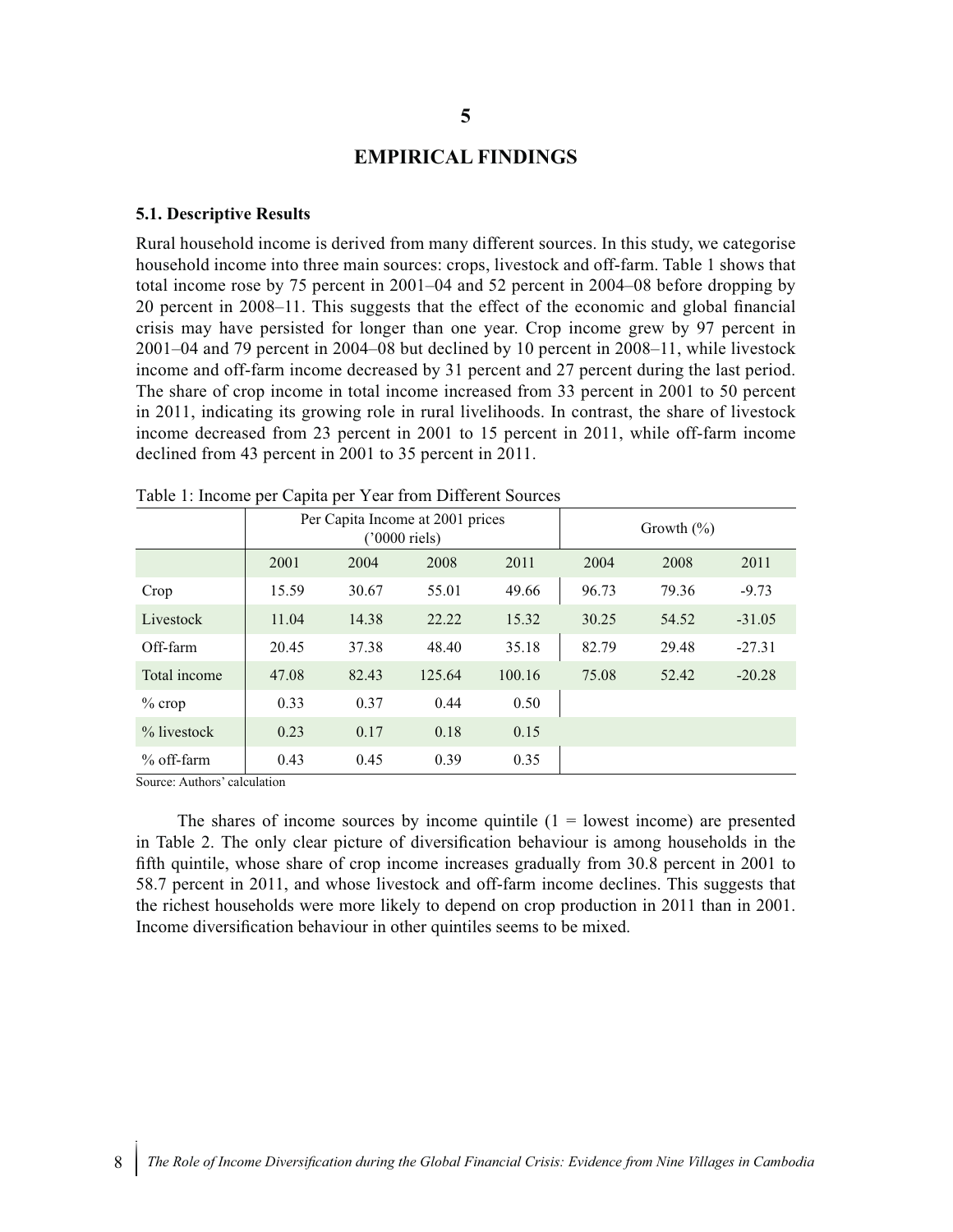| Crops     | $\mathbf{1}$ | $\overline{2}$ | 3     | $\overline{4}$ | 5     |
|-----------|--------------|----------------|-------|----------------|-------|
| 2001      | 0.425        | 0.389          | 0.362 | 0.304          | 0.308 |
| 2004      | 0.610        | 0.492          | 0.414 | 0.413          | 0.313 |
| 2008      | 0.518        | 0.350          | 0.326 | 0.379          | 0.509 |
| 2011      | 0.523        | 0.409          | 0.346 | 0.411          | 0.587 |
| Livestock |              |                |       |                |       |
| 2001      | 0.201        | 0.231          | 0.183 | 0.230          | 0.261 |
| 2004      | 0.176        | 0.183          | 0.213 | 0.197          | 0.155 |
| 2008      | 0.145        | 0.220          | 0.225 | 0.162          | 0.164 |
| 2011      | 0.166        | 0.182          | 0.185 | 0.177          | 0.128 |
| Off-farm  |              |                |       |                |       |
| 2001      | 0.375        | 0.380          | 0.455 | 0.465          | 0.431 |
| 2004      | 0.213        | 0.325          | 0.373 | 0.390          | 0.532 |
| 2008      | 0.337        | 0.430          | 0.449 | 0.459          | 0.326 |
| 2011      | 0.311        | 0.409          | 0.469 | 0.412          | 0.285 |

Table 2: Shares of Household Income Source in Total Income, by Quintile (%)

Source: Authors' calculation

In absolute terms, per capita income of the first quintile was one-ninth that of the fifth quintile in 2001 (Table 3); this income gap had widened to 16 times in 2011. Per capita consumption for the fifth quintile was 4.4 times that of the first quintile in 2001, and the gap between the two narrowed to 3.8 times in 2011 (Tong forthcoming). This result is not surprising on two counts: we employed per capita gross income, which is normally higher than net income; and, importantly, income is less reliable than consumption as a poverty indicator in most developing countries (Haughton & Khandker 2008). The richer households are more likely to have benefited the most from economic growth during 2001–04 and been the least affected by the global economic and financial crisis. The poorest group seems to have been hit the hardest by the crisis, as its per capita income declined by 27.6 percent between 2008 and 2011.

| Table 3: Average Income per Capita per Year by Quintile ('0000 riels at 2001 prices) |  |  |
|--------------------------------------------------------------------------------------|--|--|
|                                                                                      |  |  |

|                     |          | $\overline{c}$ | 3        | $\overline{4}$ | 5        |
|---------------------|----------|----------------|----------|----------------|----------|
| 2001                | 11.56    | 26.68          | 38.78    | 55.37          | 103.32   |
| 2004                | 13.17    | 35.59          | 55.69    | 84.87          | 223.55   |
| 2008                | 22.51    | 56.84          | 93.67    | 145.07         | 311.06   |
| 2011                | 16.29    | 42.46          | 70.56    | 113.64         | 258.67   |
| Growth rate $(\% )$ |          |                |          |                |          |
| 2004                | 13.92    | 33.39          | 43.60    | 53.27          | 116.36   |
| 2008                | 70.91    | 59.70          | 68.19    | 70.93          | 39.14    |
| 2011                | $-27.63$ | $-25.29$       | $-24.67$ | $-21.66$       | $-16.84$ |

Source: Authors' calculation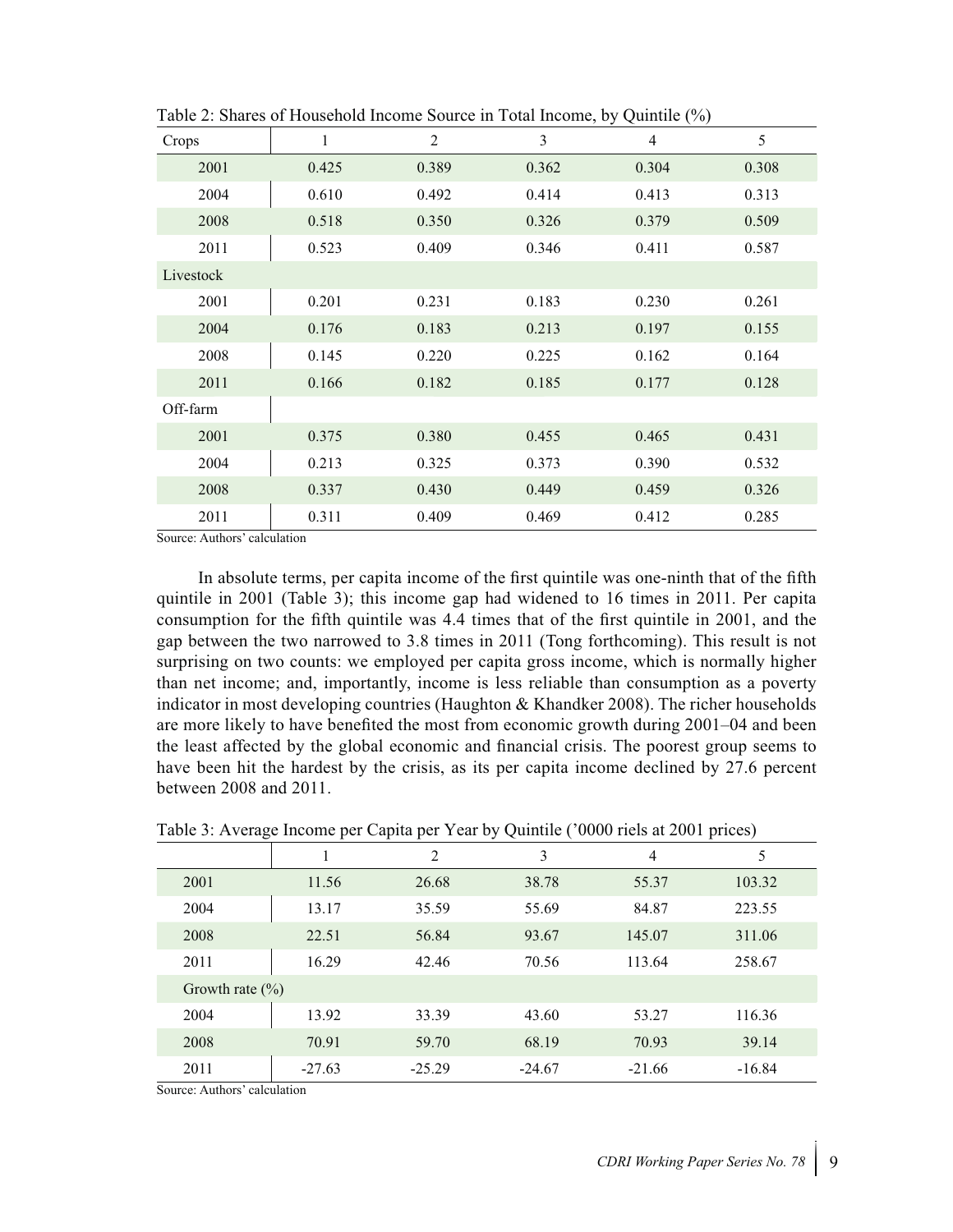To observe the pattern of income diversification, we plot the household diversification index for each year against income quintile in the initial period (Figure 1). We note that households in the first quintile tend to be less diversified than others. The literature suggests that, given insufficient assets, opportunities for diversification may be very limited at low income levels (Ersado 2005). Once a certain threshold is passed, however, diversification opportunities will be fully exploited. In line with previous studies, we observe that households in the second and third quintiles are more likely to diversify their income sources than those in the first quintile. Since households in the fourth and fifth quintiles are less diversified than those in the second and third quintiles, the relationship between income diversification and income is U-shaped, making it more difficult to conclude which hypothesis our evidence supports—diversification as accumulation or diversification as survival. Regardless of the starting point, households in the fourth and fifth quintiles become less diversified over time. The level of diversification was the lowest in 2008 for the three poorer income groups. Given this inconsistency, we attempt to control for various factors including year-specific shocks that may influence diversification behaviour on a year-to-year basis in our empirical analysis.



Figure 1: Income Diversification by Initial Income Quintiles

Source: Authors' calculation

Table 4 presents the Herfindahl index of household and geographical characteristics. It indicates that male-headed households and households whose head is mainly engaged in agriculture are likely to diversify their income sources more than female-headed households. The proportion of dependency in the family does not induce any significant differences in income diversification, although Dimova and Sen (2010) acknowledge that a higher dependent ratio drives the need to find better income sources. Household size,<sup>6</sup> educational level of household head and age of household head do not seem to affect income diversification either.

<sup>6</sup> Households with more members (including children) have more available labour for off-farm income earning activities such as collecting and selling firewood, management of livestock, daily waged labour or small trade (Block & Webb 2001).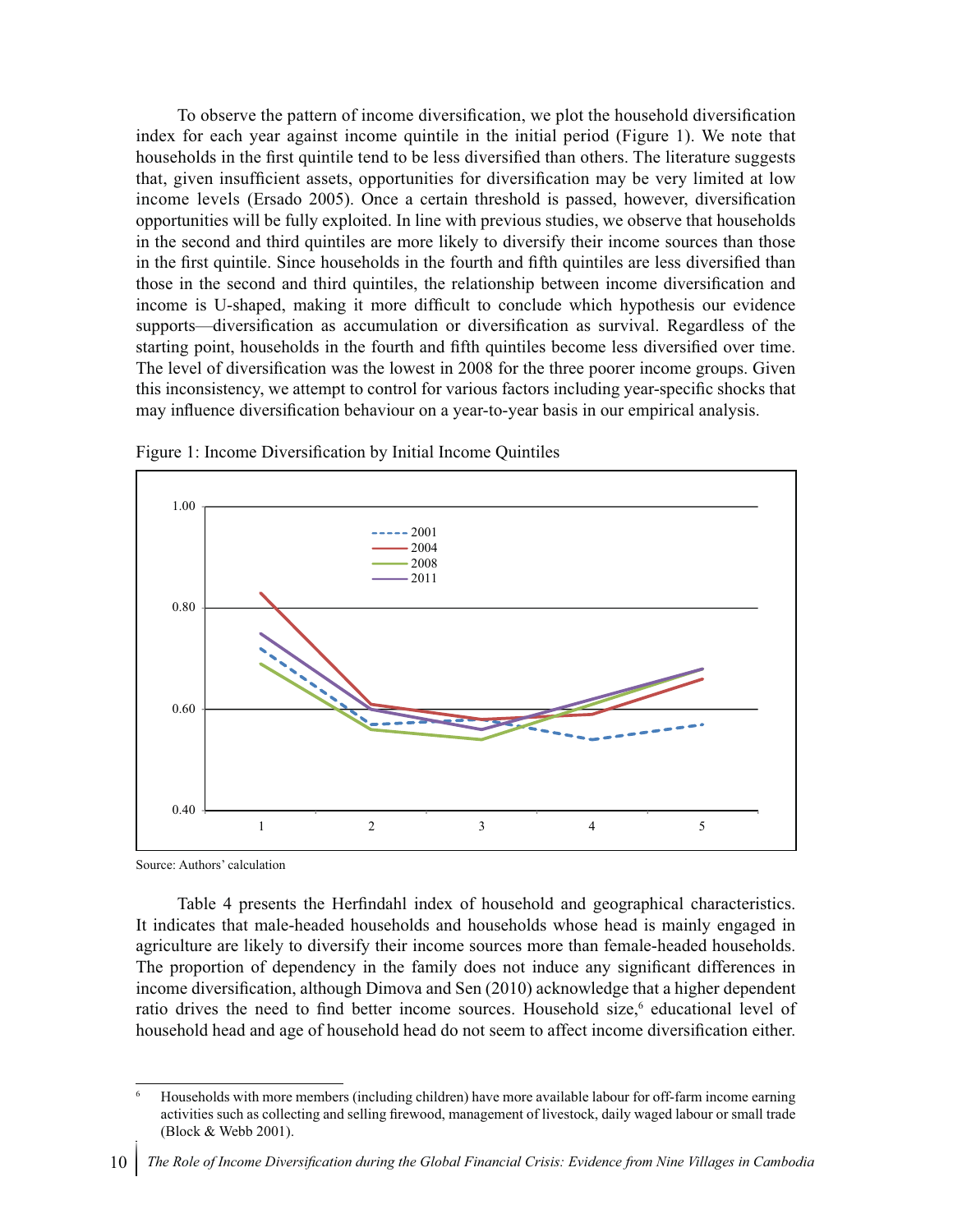We did not observe large differences in diversification across the study villages, but household incomes in Kompong Tnaot and Khsach Chi Ros are the most diversified.

|                      | 2001  | 2004  | 2008  | 2011  |
|----------------------|-------|-------|-------|-------|
| HH size              |       |       |       |       |
| $1 - 5$              | 0.611 | 0.679 | 0.634 | 0.664 |
| $6 - 10$             | 0.582 | 0.635 | 0.602 | 0.621 |
| >10                  | 0.625 | 0.594 | 0.590 | 0.629 |
| HHH gender           |       |       |       |       |
| Female               | 0.641 | 0.716 | 0.650 | 0.676 |
| Male                 | 0.585 | 0.638 | 0.606 | 0.631 |
| HHH age              |       |       |       |       |
| 20-34                | 0.591 | 0.657 | 0.639 | 0.704 |
| $35 - 50$            | 0.583 | 0.654 | 0.609 | 0.632 |
| $>50$                | 0.620 | 0.655 | 0.620 | 0.643 |
| HHH main occupation  |       |       |       |       |
| Non-agriculture      | 0.638 | 0.697 | 0.647 | 0.682 |
| Agriculture          | 0.543 | 0.579 | 0.556 | 0.538 |
| <b>HHH</b> education |       |       |       |       |
| No school            | 0.579 | 0.661 | 0.618 | 0.650 |
| Primary              | 0.588 | 0.642 | 0.609 | 0.629 |
| Secondary            | 0.635 | 0.665 | 0.630 | 0.645 |
| High school          | 0.642 | 0.722 | 0.668 | 0.694 |
| Dependency ratio     |       |       |       |       |
| $\boldsymbol{0}$     | 0.617 | 0.637 | 0.635 | 0.672 |
| $0 - 50%$            | 0.594 | 0.653 | 0.614 | 0.630 |
| $>50\%$              | 0.594 | 0.663 | 0.612 | 0.651 |
| Geographical area    |       |       |       |       |
| Andoung Trach        | 0.538 | 0.604 | 0.523 | 0.560 |
| Ba Baong             | 0.708 | 0.807 | 0.766 | 0.758 |
| Dang Kdar            | 0.533 | 0.633 | 0.595 | 0.620 |
| Kanhchor             | 0.627 | 0.751 | 0.673 | 0.747 |
| Khsach Chi Ros       | 0.517 | 0.563 | 0.513 | 0.525 |
| Kompong Tnaot        | 0.483 | 0.581 | 0.485 | 0.520 |
| Prek Kmeng           | 0.626 | 0.552 | 0.612 | 0.612 |
| Trapeang Prei        | 0.549 | 0.668 | 0.680 | 0.681 |
| <b>Tuol Krasaing</b> | 0.739 | 0.705 | 0.680 | 0.731 |

Table 4: Income Diversification by Household and Geographical Characteristics

Source: Authors' calculation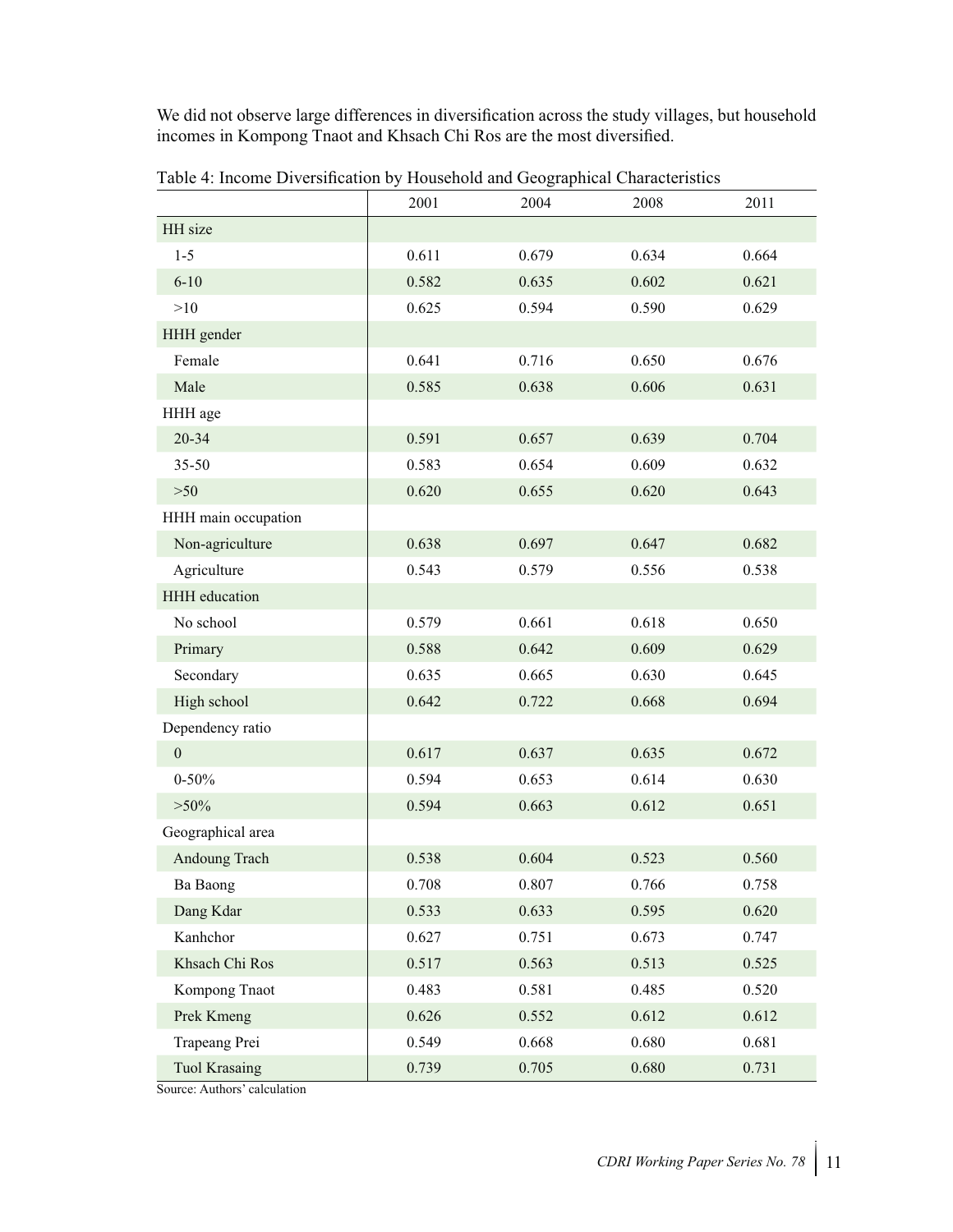The descriptive statistics of dependent and explanatory variables illustrated in Table 5 indicate no significant change in household demographic variables. On average, the Herfindahl index tends to increase over time, indicating that households in the selected study villages are less diversified than they were 10 years ago. Household size shows a slight downward trend, as does the number of children aged 0-14. That household heads attained an average of only three years' education implies that a majority of household heads were unable to complete primary school. Average agricultural landholding per household increased from 1.50 hectares in 2001 to 2.19 hectares in 2008 before dropping back to 2.12 hectares in 2011, while at the same time agricultural landlessness showed a rising trend (see Tong [forthcoming] for an explanation of other explanatory variables).

|                                       | 2001  | 2004  | 2008  | 2011  |
|---------------------------------------|-------|-------|-------|-------|
| Herfindahl index                      | 0.60  | 0.66  | 0.62  | 0.64  |
| HH size                               | 5.81  | 5.81  | 5.76  | 5.57  |
| Children aged 0-6                     | 1.01  | 0.87  | 0.74  | 0.64  |
| Children aged 7-14                    | 1.44  | 1.37  | 1.16  | 0.99  |
| Adult males aged 15-64                | 1.48  | 1.59  | 1.73  | 1.81  |
| Adult females aged 15-64              | 1.65  | 1.72  | 1.83  | 1.80  |
| Adults aged 64+                       | 0.23  | 0.26  | 0.30  | 0.32  |
| HHH gender (1=male)                   | 0.81  | 0.78  | 0.77  | 0.76  |
| HHH age (years)                       | 43.84 | 46.70 | 47.82 | 51.36 |
| HHH marital (1=married)               | 0.84  | 0.81  | 0.79  | 0.78  |
| HHH education (years)                 | 3.35  | 3.22  | 3.43  | 3.29  |
| HHH occupation (1=agriculture)        | 0.42  | 0.36  | 0.33  | 0.28  |
| Durable index                         | 0.06  | 0.46  | 0.78  | 0.86  |
| Agricultural land (ha)                | 1.50  | 1.58  | 2.19  | 2.13  |
| House dummy (1=thatch house)          | 0.53  | 0.39  | 0.23  | 0.16  |
| House dummy (1=wooden house)          | 0.47  | 0.60  | 0.76  | 0.84  |
| House dummy (1=concrete house)        | 0.01  | 0.01  | 0.01  | 0.01  |
| Shock dummy (1=health $&$ crop shock) | 0.33  | 0.09  | 0.04  | 0.02  |

|  | Table 5: Descriptive Statistics, 2001-11 |  |  |
|--|------------------------------------------|--|--|
|--|------------------------------------------|--|--|

Note: Sampling weight is applied.

Source: Authors' calculation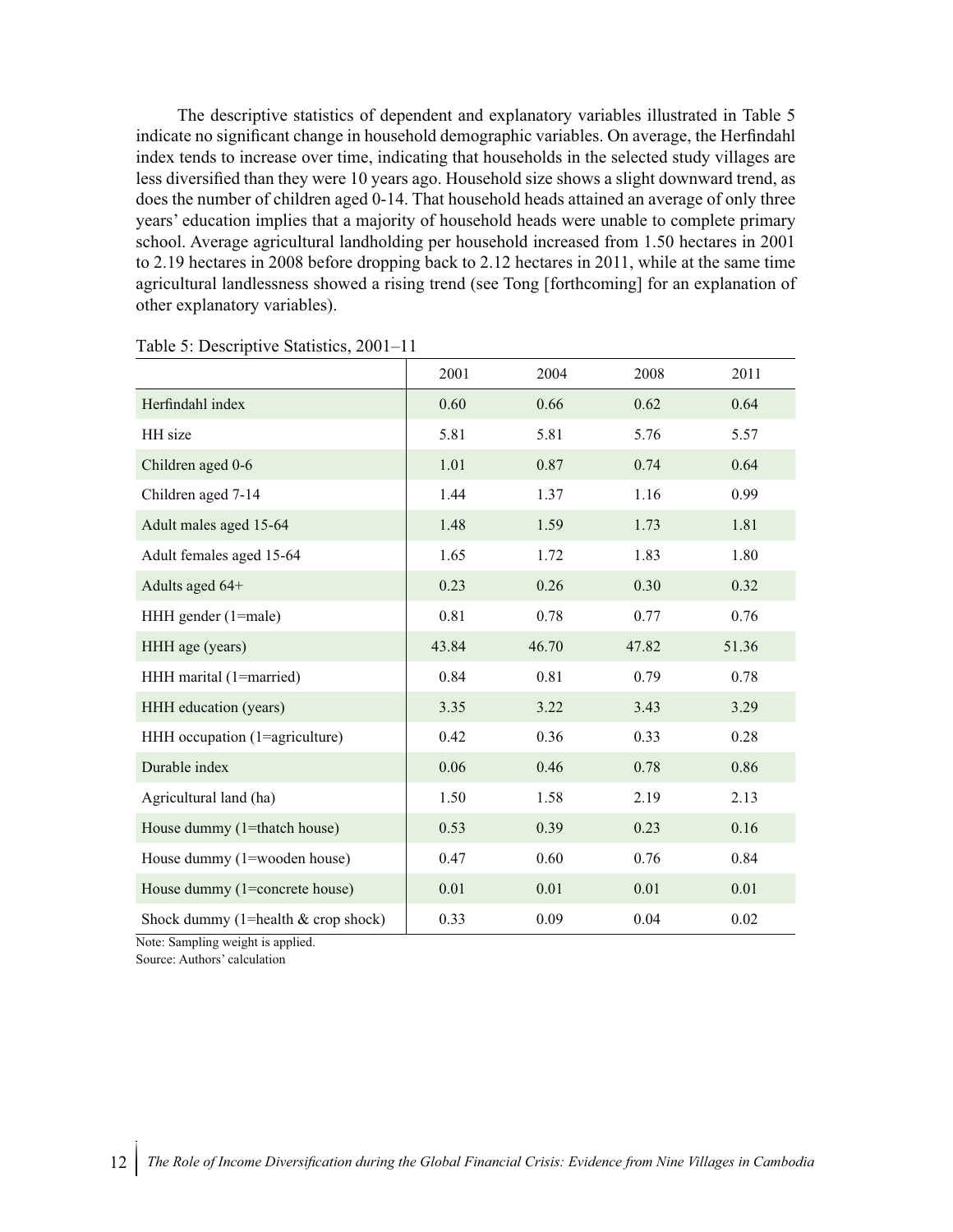#### **5.2. Econometric Results**

The results of the fixed- and random-effects models (equation 2) for household income diversification strategies are presented in Table 6. Because the Hausman test suggests that fixed effects might be superior (Prob>chi2 is smaller than 0.05) to random effects, our interpretation is primarily based on the fixed-effects model. We find that the number of adult males increases the likelihood of household income diversification. Households whose head is mainly engaged in agriculture are more likely to participate in diversification. Wealth status, which is proxied by the durable asset index and agricultural land endowment, is positively associated with greater diversification. Households experiencing health problems or crop failure are positively linked to diversification strategies. In line with our descriptive analysis, households in rural Cambodia are now less likely to diversify their income sources than they were 10 years ago.

|                                       | Random effects | Fixed effects |
|---------------------------------------|----------------|---------------|
| Children aged 0-6                     | $-0.003$       | 0.000         |
| Children aged 7-14                    | $-0.005$       | 0.001         |
| Adult males aged 15-64                | $-0.010***$    | $-0.009*$     |
| Adult females aged 15-64              | $-0.005$       | 0.000         |
| Adults aged 64+                       | 0.011          | $-0.011$      |
| HHH sex (1=male)                      | $-0.021$       | 0.009         |
| HHH age (years)                       | $-0.001$       | 0.000         |
| HHH marital status (1=married)        | 0.006          | $-0.024$      |
| HHH education (years)                 | $0.003***$     | 0.000         |
| HHH occupation (1=agriculture)        | $-0.091***$    | $-0.047***$   |
| Durable index                         | $-0.002$       | $-0.009**$    |
| Land dummy $(1 = < 1$ ha)             | $-0.100***$    | $-0.053***$   |
| Land dummy $(1=1-2$ ha)               | $-0.088***$    | $-0.065***$   |
| Land dummy $(1=2-3$ ha)               | $-0.061***$    | $-0.061***$   |
| Land dummy $(1=3-4$ ha)               | $-0.061***$    | $-0.050**$    |
| Land dummy $(1 = > 4$ ha)             | $-0.071***$    | $-0.042*$     |
| House dummy (1=wooden house)          | 0.007          | $-0.011$      |
| Shock dummy (1=health $&$ crop shock) | $-0.016$       | $-0.026**$    |
| Credit dummy (1=access to MFI)        | $-0.011$       | $-0.006$      |
| Year dummy $(1=2004)$                 | $0.049***$     | $0.055***$    |
| Year dummy $(1=2008)$                 | 0.003          | $0.019*$      |
| Year dummy $(1=2011)$                 | $0.024**$      | $0.043***$    |
| Constant                              | $0.771***$     | $0.698***$    |

Note: \* significant at 10%, \*\* significant at 5%, \*\*\* significant at 1%.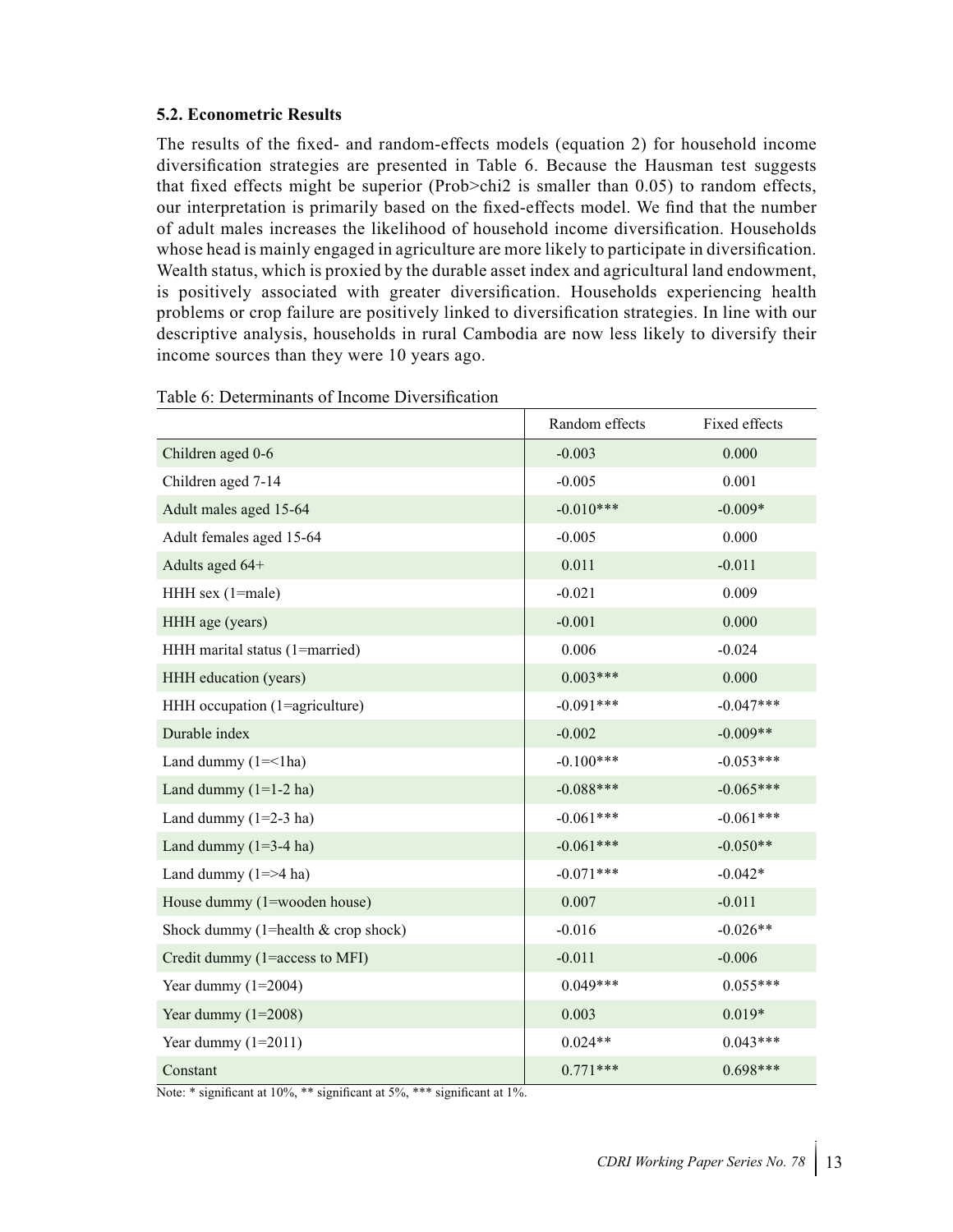Although some findings are consistent with expectations, a number of unexpected results also emerged. For instance, human capital measured by household head education is found to have no significant role in the diversification decision, which, though contrary to findings by Glewwe and Hall (1998) and Barrett *et al.* (2001a), is in line with Block and Webb's (2001). This may reflect the possibility that the low educational attainment of household heads is a constraint on the capacity to diversify income sources. The market barrier of poor access to microfinance is also found to have no significant influence on diversification. Other household characteristics such as the number of dependants, the number of adult females and household head gender, marital status and age are also found to be insignificant.

|                                       | Random<br>effects | Fixed effects | Random<br>effects | Fixed effects |
|---------------------------------------|-------------------|---------------|-------------------|---------------|
| HH income (log)                       | $-0.026***$       | $-0.023***$   | $-0.024***$       | $-0.024***$   |
| Children aged 0-6                     |                   |               | $-0.005$          | $-0.002$      |
| Children aged 7-14                    |                   |               | $-0.005$          | 0.000         |
| Adult males age 15-64                 |                   |               | $-0.011***$       | $-0.011**$    |
| Adult females age 15-64               |                   |               | $-0.008**$        | $-0.004$      |
| Adults age 64+                        |                   |               | 0.008             | $-0.012$      |
| HHH sex (1=male)                      |                   |               | $-0.024$          | 0.005         |
| HHH age (years)                       |                   |               | 0.000             | 0.000         |
| HHH marital status (1=married)        |                   |               | 0.009             | $-0.027$      |
| HHH education (years)                 |                   |               | $0.004***$        | 0.000         |
| HHH occupation (1=agriculture)        |                   |               | $-0.074***$       | $-0.035***$   |
| Durable index                         |                   |               | 0.000             | $-0.007*$     |
| Land dummy $(1 = < 1$ ha)             |                   |               | $-0.079***$       | $-0.038**$    |
| Land dummy $(1=1-2$ ha)               |                   |               | $-0.063***$       | $-0.047***$   |
| Land dummy $(1=2-3$ ha)               |                   |               | $-0.032**$        | $-0.043**$    |
| Land dummy $(1=3-4$ ha)               |                   |               | $-0.029$          | $-0.028$      |
| Land dummy $(1 = > 4$ ha)             |                   |               | $-0.031*$         | $-0.013$      |
| House dummy (1=wooden house)          |                   |               | 0.011             | $-0.011$      |
| Shock dummy (1=health $&$ crop shock) |                   |               | $-0.018$          | $-0.030**$    |
| Credit dummy (1=access to MFI)        |                   |               | $-0.013$          | $-0.008$      |
| Year dummy $(1=2004)$                 |                   |               | $0.054***$        | $0.060***$    |
| Year dummy $(1=2008)$                 |                   |               | $0.023**$         | $0.040***$    |
| Year dummy $(1=2011)$                 |                   |               | $0.035***$        | $0.053***$    |
| Constant                              | 0.969***          | $0.935***$    | $1.058***$        | $1.006***$    |

Table 7: Impact of Household Income on Diversification

Note: \* significant at 10%, \*\* significant at 5%, \*\*\* significant at 1%.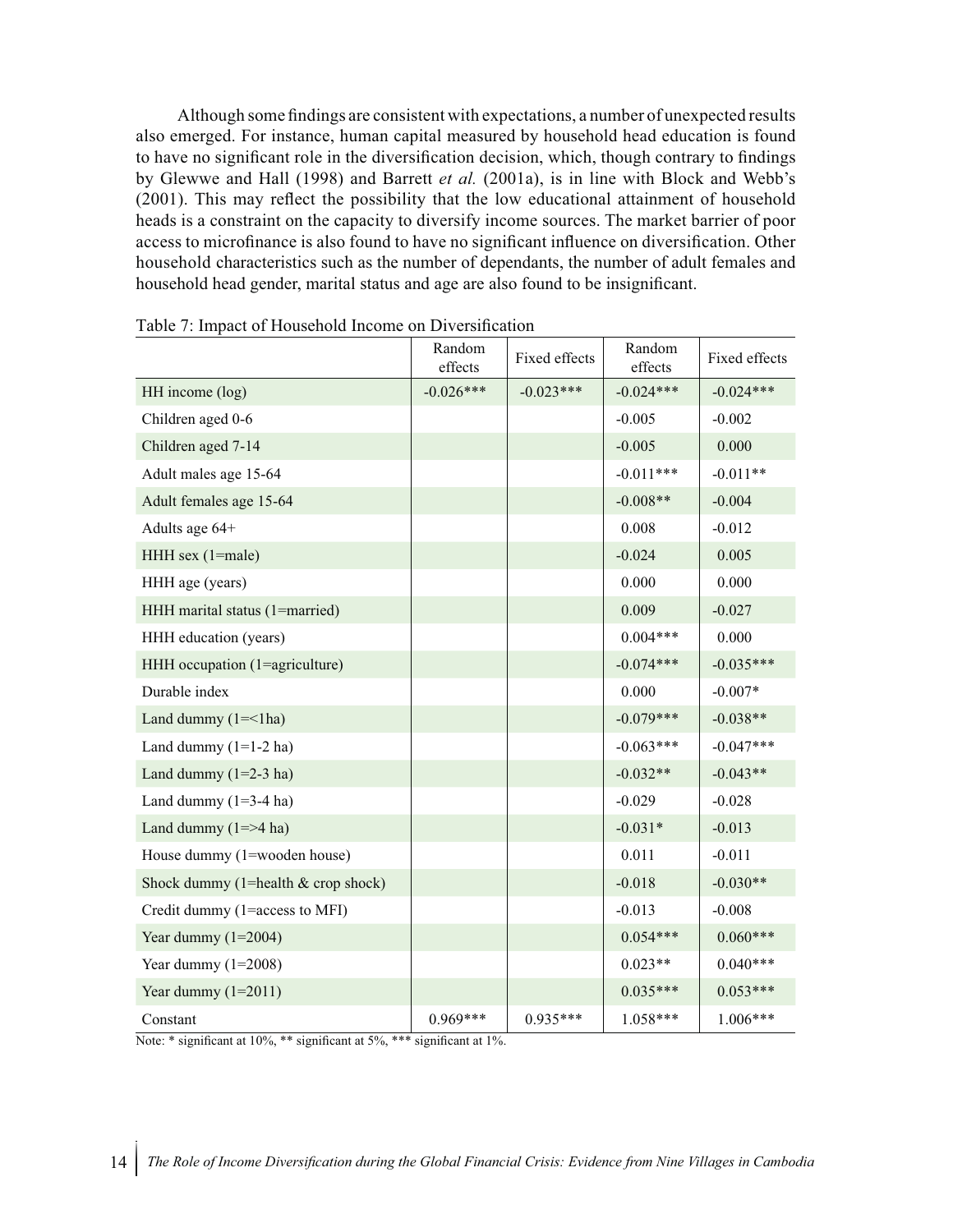Table 7 presents our estimates of equation (2), where the key independent variable, household income, is included. The coefficient of household income is negative and statistically significant at 1 percent level across the different specifications. In other words, higher income is associated with lower Herfindahl index values i.e. a higher degree of income diversification (see section 4.1). This finding seems to support the hypothesis that income diversification in rural Cambodia is used as a means of accumulation and not as a means of survival. Other explanatory variables are generally consistent with our previous estimates (see also Table 6).

To examine the effect of income diversification on welfare and poverty, we estimate equation (1) using the econometric methods explained in section 4.2. The results are presented in Table 8. Holding other factors constant, the coefficient of the Herfindahl index is negative and statistically significant at 1 percent regardless of the estimation methods i.e. random or fixed effects (columns 2 and 3). This strongly suggests that income diversification has a significant positive impact on per capita consumption. Education seems to play an important role in improving per capita consumption as well, but only if an individual attains at least eight years of schooling. Agricultural land has negative but increasing effects on per capita consumption since the linear term has negative and the quadratic term has positive and significant coefficients. Households whose head is mainly engaged in agriculture tend to have lower per capita consumption than those whose head is employed in non-agricultural activities. Other factors which negatively affect per capita consumption are the presence of persons any age except children 7-14. .

Columns (4) and (5) in Table 8 show that the Herfindahl index is positively associated with the poverty headcount ratio—its coefficient is statistically significant at the 1 percent level. This confirms that income diversification has a poverty reduction effect. In addition, our results reveal that only children aged 7-14 is unlikely to increase the likelihood of a household being poor. Households with a married head, with a head involved in agricultural activities or which depend on collecting firewood for cooking fuel are more likely to be poor.

To gain deeper insight into the extent to which income diversification helped rural people cope with the economic and financial crisis, we re-estimate equation (1) by reducing the fourperiod panel data to cross-sectional data in 2011. Our result illustrates that the coefficient of the Herfindahl index remains negative for the per capita consumption equation (Table 9, column 2) and positive for the poverty headcount ratio equation (Table 9, column 3), but is not statistically significant at the 10 percent level. This simply implies that income diversification is unlikely to play a role as an effective ex-ante risk coping strategy during an external shock such as the global economic and financial crisis.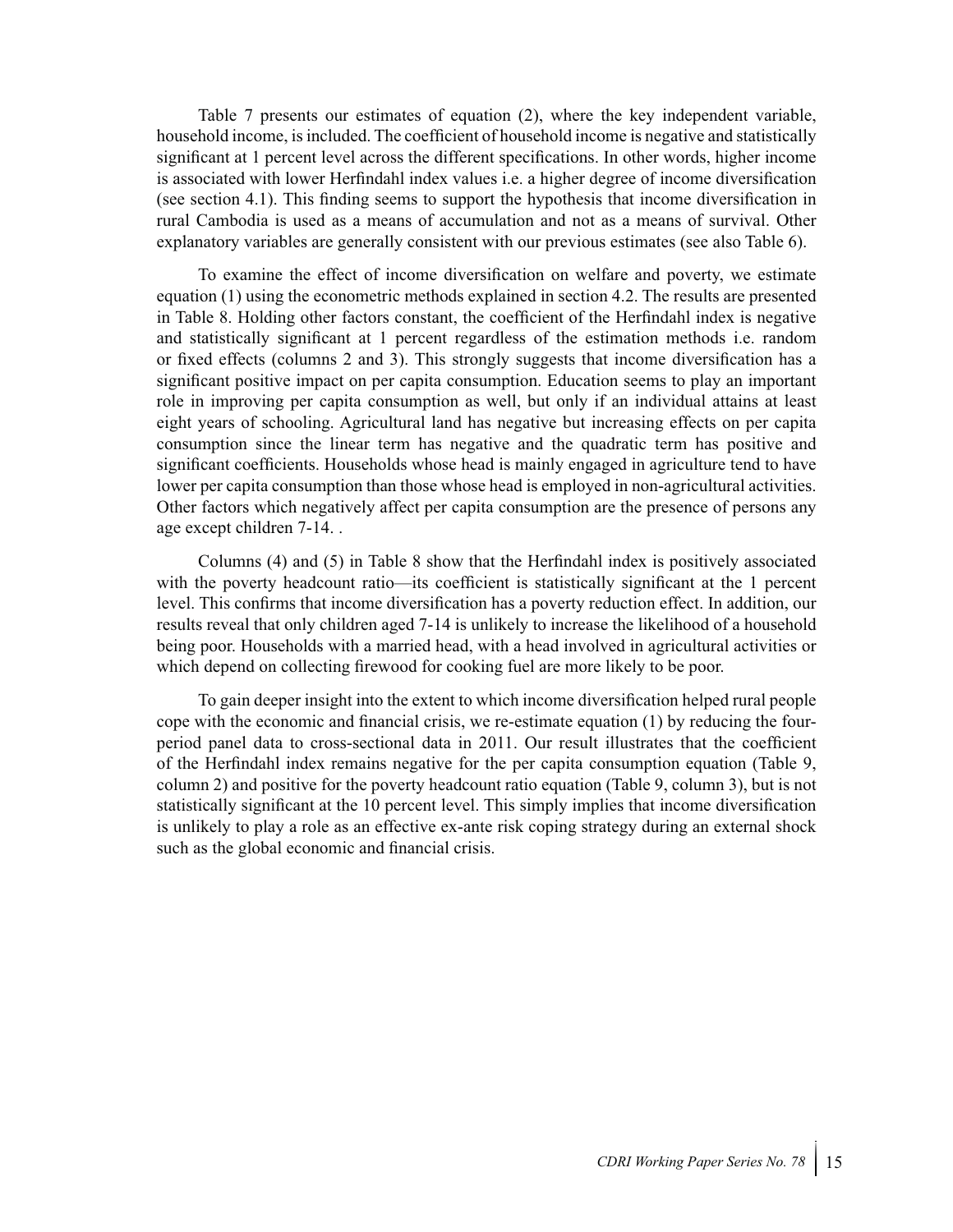|                                  | Consumption per capita (log) |               | Poverty headcount ratio |                       |
|----------------------------------|------------------------------|---------------|-------------------------|-----------------------|
|                                  | Random<br>effects            | Fixed effects | Random<br>effects       | Population<br>Average |
| Herfindahl index                 | $-0.012***$                  | $-0.025**$    | $0.088***$              | $0.079***$            |
| Lag consumption (log)            | $0.319***$                   | $-0.197***$   | $-0.724***$             | $-0.660***$           |
| Children aged 0-6                | $-0.053***$                  | $-0.037***$   | $0.111***$              | $0.102***$            |
| Children aged 7-14               | 0.001                        | $-0.007$      | $-0.005$                | $-0.005$              |
| Adult males age 15-64            | $-0.039***$                  | $-0.073***$   | $0.143***$              | $0.129***$            |
| Adult females age 15-64          | $-0.026***$                  | $-0.028**$    | $0.081**$               | $0.073**$             |
| Adults age 64+                   | $-0.084***$                  | $-0.097***$   | $0.288***$              | $0.263***$            |
| HHH sex (1=male)                 | $0.117***$                   | $0.170***$    | $-0.486***$             | $-0.447***$           |
| HHH age (years)                  | $-0.001$                     | 0.001         | $-0.000$                | $-0.000$              |
| HHH marital status (1=married)   | $-0.070***$                  | $-0.087***$   | $0.520***$              | $0.477***$            |
| HHH education (years)            | $-0.006**$                   | $-0.033***$   | 0.040                   | 0.037                 |
| HHH education squared (years)    | 0.001                        | $0.002**$     | $-0.007**$              | $-0.006**$            |
| HHH occupation (1=agriculture)   | $-0.019$                     | $-0.138**$    | $0.340***$              | $0.308***$            |
| Durable index                    | 0.014                        | 0.013         | $-0.019$                | $-0.018$              |
| Livestock index                  | $-0.017**$                   | $-0.011$      | $0.099***$              | $0.089***$            |
| Agricultural land (log)          | $-0.035**$                   | $-0.054***$   | $0.168***$              | $0.152***$            |
| Agricultural land squared (log)  | $0.025**$                    | $0.038**$     | $-0.113***$             | $-0.101***$           |
| Toilet dummy (1=yes)             | $0.104***$                   | 0.033         | $-0.404***$             | $-0.371***$           |
| House dummy (1=wooden house)     | $0.120***$                   | 0.067         | $-0.292**$              | $-0.269**$            |
| Fuel (1=self-collected firewood) | $-0.178***$                  | $-0.024$      | $0.521***$              | $0.478***$            |
| Year dummy $(1=2008)$            | $0.224***$                   | $0.211***$    | $-0.035$                | $-0.033$              |
| Year dummy $(1=2011)$            | $-0.130***$                  | $0.058**$     | $0.466***$              | $0.422***$            |
| Constant                         | $6.222***$                   | 10.965***     | $-1.974$                | $-1.783$              |

Table 8: Impact of Income Diversification on per Capita Consumption and Poverty Headcount, 2001–11

Note: \* significant at 10%, \*\* significant at 5%, \*\*\* significant at 1%.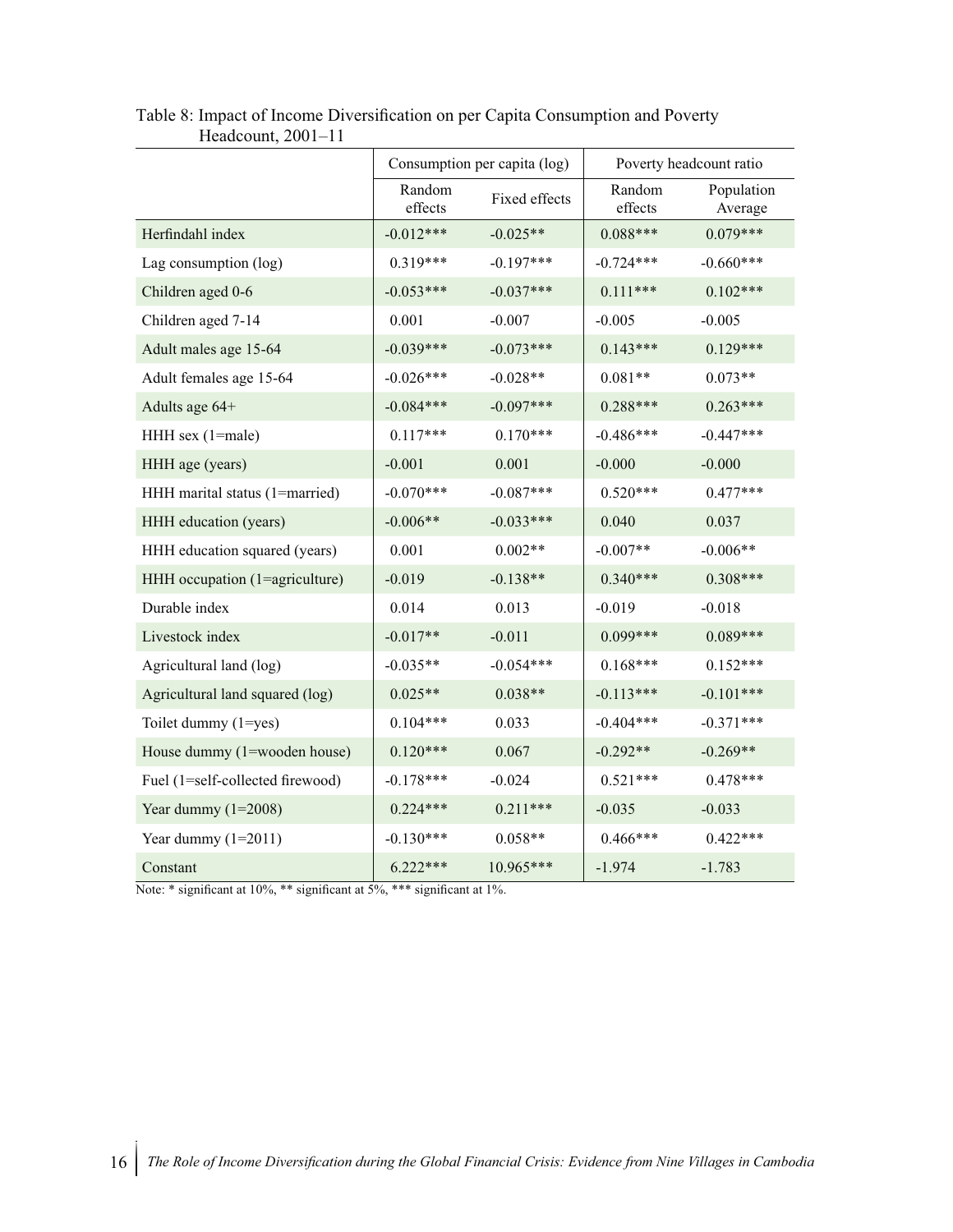|                                  | Per capita consumption (log) | Poverty headcount ratio |  |
|----------------------------------|------------------------------|-------------------------|--|
| Herfindahl index                 | $-0.011$                     | 0.042                   |  |
| Lag consumption (log)            | $0.275***$                   | $-0.892***$             |  |
| Children aged 0-6                | $-0.015$                     | 0.110                   |  |
| Children aged 7-14               | $-0.006$                     | 0.046                   |  |
| Adult males aged 15-64           | $-0.080***$                  | $0.189**$               |  |
| Adult females aged 15-64         | $-0.019$                     | 0.042                   |  |
| Adults aged 64+                  | $-0.129***$                  | $0.371***$              |  |
| $HHH$ sex (1=male)               | $0.118*$                     | $-0.518**$              |  |
| HHH age (years)                  | $-0.000$                     | $-0.002$                |  |
| HHH marital status (1=married)   | $-0.020$                     | 0.401                   |  |
| HHH education (years)            | $-0.005$                     | $-0.050$                |  |
| HHH education squared (years)    | 0.000                        | 0.006                   |  |
| HHH occupation (1=agriculture)   | $-0.077$                     | 0.203                   |  |
| Durable index                    | 0.015                        | $-0.067$                |  |
| Livestock index                  | 0.018                        | $-0.064$                |  |
| Agricultural land (log)          | $-0.075***$                  | $0.171*$                |  |
| Agricultural land squared (log)  | $0.069***$                   | $-0.145*$               |  |
| Toilet dummy (1=yes)             | $0.105***$                   | $-0.296*$               |  |
| House dummy (1=wooden house)     | $0.077*$                     | $-0.325*$               |  |
| Fuel (1=self-collected firewood) | $-0.191***$                  | $0.571**$               |  |
| Constant                         | $6.652***$                   | 2.196                   |  |

#### Table 9: Impact of Income Diversification on Per Capita Consumption and Poverty Headcount, 2011

Note: \* significant at 10%, \*\* significant at 5%, \*\*\* significant at 1%. HHH: Household Head. Village dummies are also included.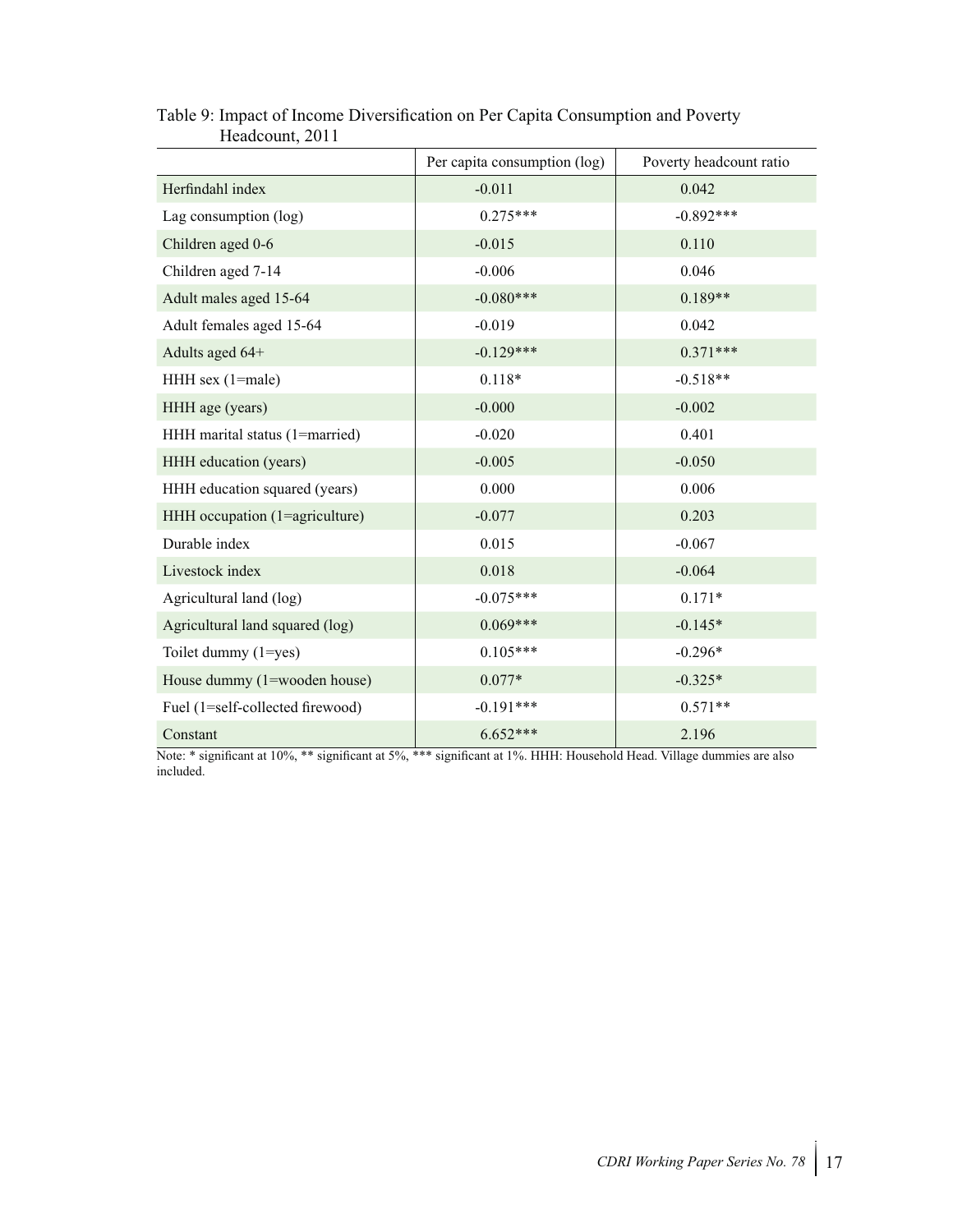#### **CONCLUSION**

Crop income was the least affected by the global economic and financial crisis and has become the main income source for rural households. Using both fixed- and random-effects models, we find that the number of male household members aged 15-64, household head primarily engaged in agriculture, durable assets, agricultural land endowment, health shock and crop failure are the key determinants of income diversification in rural Cambodia, where household diversification behaviour is mainly motivated by accumulation rather than by survival. This suggests that richer households are better able to seize the advantages provided by a diversified income portfolio than are poorer households. It also implies that accumulation-led diversification has less impact on poverty, at least in the short run, than survival-led activity. Therefore policies that reduce constraints on diversification, such as risk-reduction strategies, microcredit provision, rural services, rural non-farm enterprise development and infrastructure and education improvements are in general desirable.

Using the interaction of health shock and crop failure as an instrumental variable, we confirm that income diversification is strongly and positively associated with per capita consumption but is unlikely to help smooth consumption during a crisis. This holds true if we use the poverty headcount ratio as the measure of household welfare. These findings have strengthened the need for the public provision of well-designed safety nets as a risk-reducing and coping strategy. Our result also encourages the promotion of non-farm activities given that income diversification has played a critical role in improving household per capita consumption and poverty headcount ratio. Hence, development of non-farm activities should complement the effort to develop agriculture.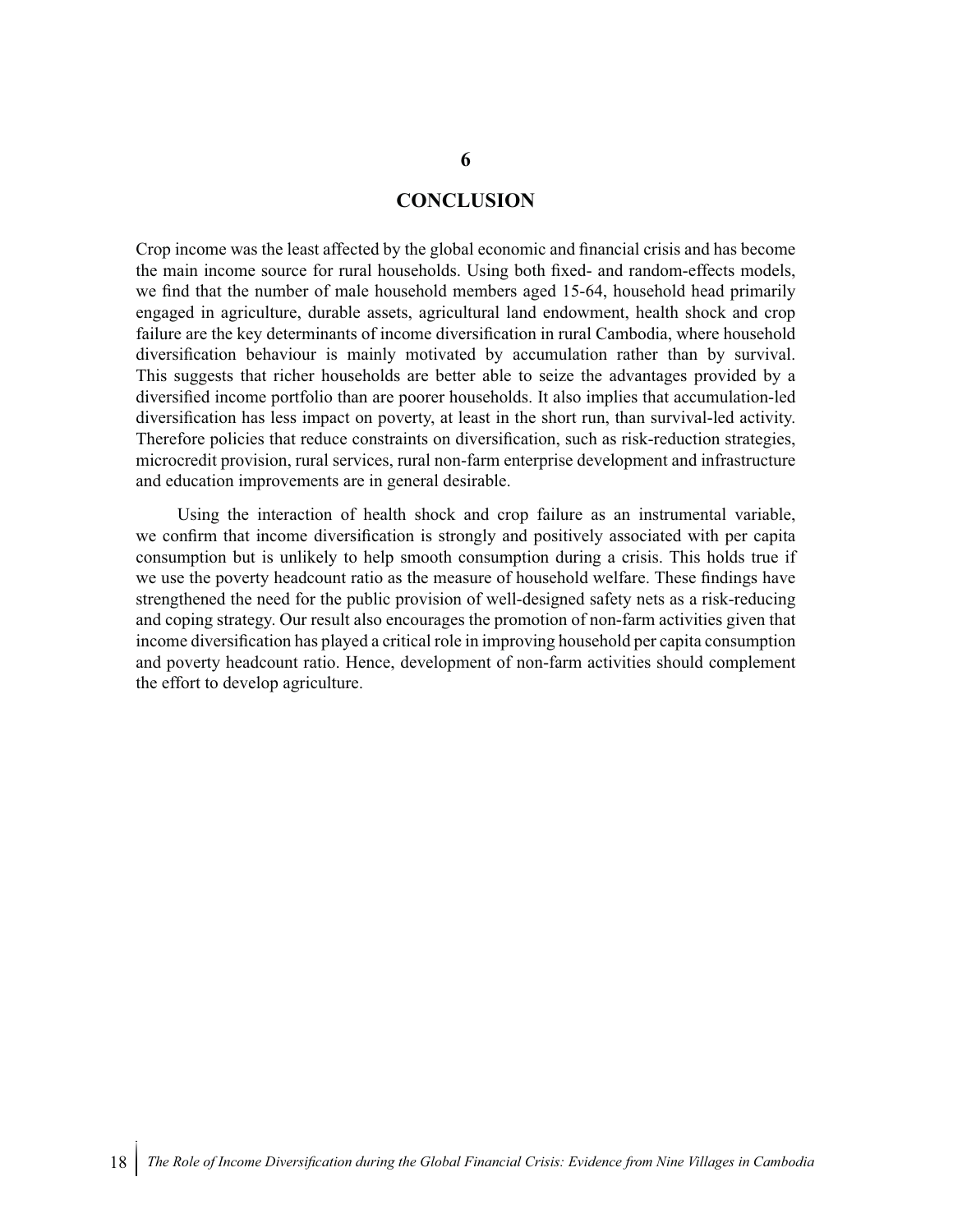#### **REFERENCES**

- Albert, J.R. (2009), "Poverty Dynamics Study 2008, Report II: Technical Report on Methodology for Poverty Lines", mimeo (Phnom Penh: World Bank)
- Alderman, H. & C. Paxson (1992), *Do the poor insure? A synthesis of the literature on risk and consumption in developing countries*, WPS 1008 (Washington, DC: World Bank, Agricultural and Rural Development Department)
- Asian Development Bank (2008), *Food Prices and Inflation in Developing Asia: Is Poverty Reduction Coming to an End?* (Manila: ADB)
- Barrett, C., M. Bezuneh & A. Abound (2001a), "Income Diversification, Poverty Traps and Policy Shocks in Cote d'Ivoire and Kenya", *Food Policy,* Vol. 26 (4), pp. 367-384
- Barrett, C., T. Reardon & P. Webb (2001b), "Nonfarm Income Diversification and Household Livelihood Strategies in Rural Africa: Concepts, Issues, and Policy Implications", *Food Policy,* Vol. 26 (4), pp. 315-331
- Bezu, S. & C. Barrett (2011), *Employment Dynamics in the Rural Nonfarm Sector in Ethiopia: Do the Poor Have Time on Their Side?* (Aas: Department of Economics and Resource Management, Norwegian University of Life Sciences)
- Block, S. & P. Webb (2001), "The Dynamics of Livelihood Diversification in Post-famine Ethiopia", *Food Policy*, Vol. 26 (4), pp. 333-350
- Canagarajah, S., C. Newman & R. Bhattamishra (2001), "Nonfarm Income, Gender and Inequality: Evidence from Rural Ghana and Uganda", *Food Policy*, Vol. 26 (4), pp. 405-420
- Carter, M.R. (1997), "Environment, Technology and the Social Articulation of Risk in West African Agriculture", *Economic Development and Cultural Changes*, Vol. 45 (3), pp. 557-591
- Chan S. & S. Acharya (2002), *Facing the Challenges of Rural Livelihoods: A Perspective from Nine Villages in Cambodia*, Working Paper 25 (Phnom Penh: CDRI)
- Chan S. & Ngo S. (2010), *The Impact of Economic Downturn on Households and Communities in Cambodia*, Research Report (Phnom Penh: Cambodian Economic Association)
- Corral, L. & T. Reardon (2001), "Rural Nonfarm Incomes in Nicaragua", *World Development*, Vol. 29 (3), pp. 427-442
- Davis, J. & D. Pearce (2001), "The Rural Non-farm Economy in Central and Eastern Europe", in Z. Lerman & C. Csaki (eds.), *The Challenge of Rural Development in the EU Accession* (Washington, DC: World Bank)
- Davis, J., P. Winter, G. Carletto, K. Coarrubias, W. Quinones, A. Zezza, K. Stamoulis, C. Azzarri & S. Digiuseppe (2010), "A Cross-Country Comparison of Rural Income Generating Activities", *World Development*, Vol. 38 (1), pp.48-63
- de Janvry, A. & E. Sadoulet (2001), "Income Strategy among Rural Households in Mexico: The Role of Off-farm Activities", *World Development*, Vol. 29 (3), pp. 467-480
- Dercon S. & P. Krishnan (1996), "Income Portfolios in Rural Ethiopia and Tanzania: Choices and Constraints", *Journal of Development Studies*, Vol. 32 (6), pp. 850-870
- Dimova, R. & K. Sen (2010), *Is Household Income Diversification a Means of Survival or a Means of Accumulation? Panel Data Evidence from Tanzania,* Working Paper No.122 (Manchester: Brooks World Poverty Institute, University of Manchester)
- Ellis, F. (1998), "Household strategies and rural livelihood diversification", *Journal of Development studies*, Vol. 35 (1), pp. 1-38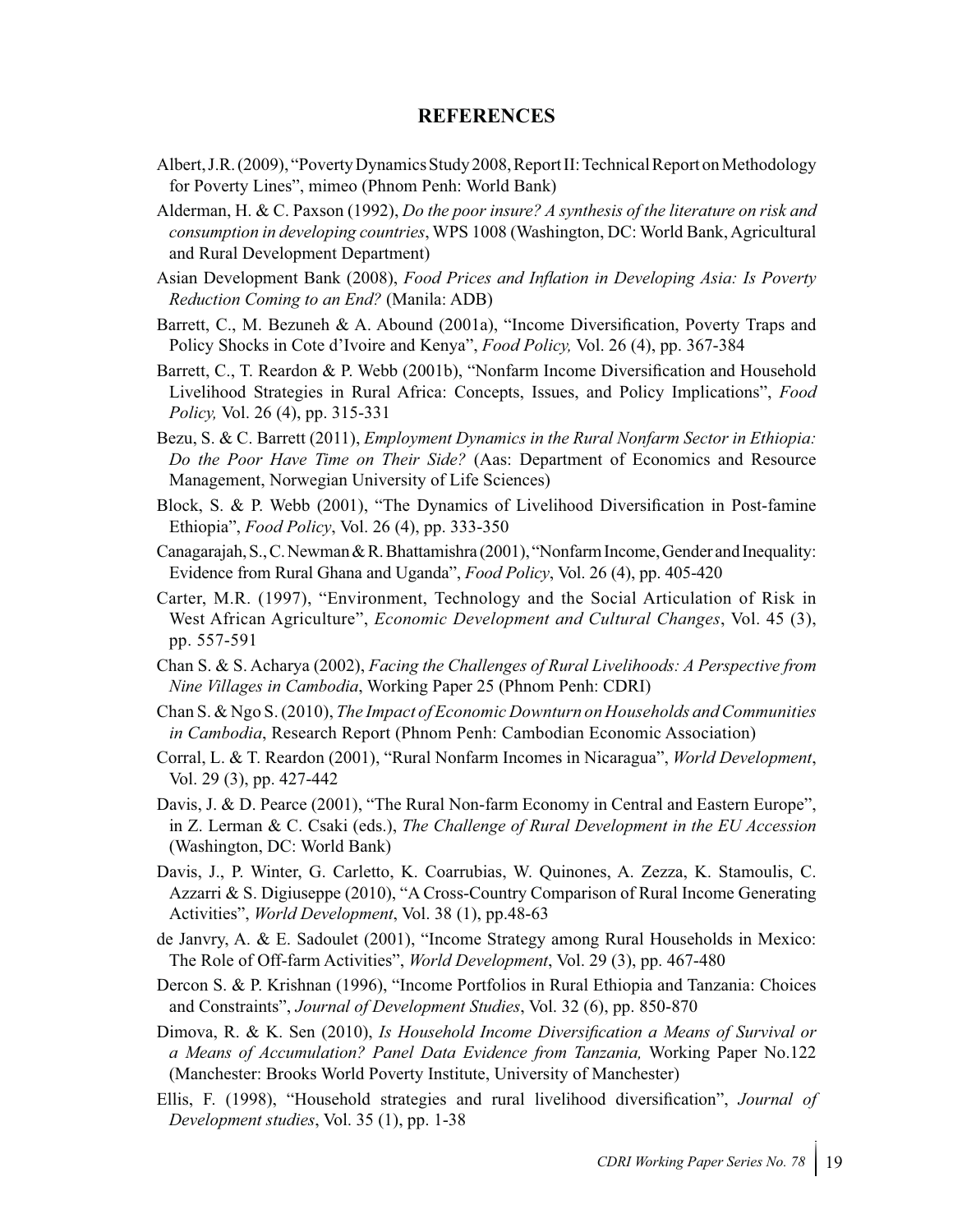- Ellis, F. (2000b), "The Determinants of Rural Livelihood Diversification in Developing Countries", *Journal of Agricultural Economics*, Vol. 51 (2), pp. 289-302
- Ersado, L. (2005), "Income diversification before and after economic shocks: evidence from urban and rural Zimbabwe", *Development Southern Africa*, Vol. 22 (1), pp. 27-45
- Filmer, D. & L. Prichett (1998), *Estimating Wealth Effect Without Expenditure Data—or Tears: An Application to Educational Enrollments in States of India*, Policy Research Working Paper No. 1994 (Washington, DC: World Bank)
- Fitzgerald, I. & So S. (2007), *Moving Out of Poverty: Trends in Community Well-Being and Household Mobility in Nine Cambodian Villages* (Phnom Penh: CDRI)
- Glewwe, P. & G. Hall (1998), "Are Some Groups More Vulnerable to Macroeconomic Shocks than Others? Hypothesis Test Based on Panel Data from Peru", *Journal of Development Economics*, Vol. 56 (1), pp. 181-206
- Greene, W. (2007), *Econometric Analysis*, Sixth Edition (Upper Saddle River, NJ: Prentice-Hall)
- Hart, G. (1994), "The Dynamics of Diversification in an Asian Rice Region", in B. Koppe, J. Hawkins & W. James (eds.), *Development or Deterioration? Work in Rural Asia* (London: Lynne Reinner)
- Haughton, J. & S.R. Khandker (2008), *Handbook of Poverty Analysis* (Washington, DC: World Bank)
- Jalan, J. & M. Ravallion (1998), *Geographic Poverty Traps?* Discussion Paper 86 (Boston: Institute for Economic Development, Boston University)
- Kinsey, B., K. Burger & J.W. Gunning (1998), "Coping with Drought in Zimbabwe: Survey Evidence on Response of Rural Households to Risk", *World Development*, Vol. 26 (1), pp. 89-110
- Lanjouw, P. (2001), "Nonfarm Employment and Poverty in Rural El Salvador", *World Development*, Vol. 29 (3), pp. 529-547
- Lanjouw, P. & A. Shariff (2002), *Rural Nonfarm Employment in India: Access, Income and Poverty Impact*, Working Paper No. 18 (New Delhi: National Council of Applied Economic Research)
- Lay, J., U. Narloch & T.O. Mahmoud (2009), "Shocks, Structural Change, and the Patterns of Income Diversification in Burkina Faso", *African Development Review*, Vol. 21 (1), pp. 36-58
- Mastumoto, T., Y. Kijima & T. Yamano (2006), "The Role of Nonfarm Activities and Migration in Reducing Poverty: Evidence from Ethiopia, Kenya and Uganda", *Agricultural Economics*, Vol. 35 (S3), pp. 449-458
- Morduch, J. (1995), "Income Smoothing and Consumption Smoothing", *Journal of Economic Perspectives*, Vol. 9 (3), pp. 103-114
- Murshid, K.A.S. (1998), *Food Security in an Asian Transitional Economy: The Cambodian Experience*, Working Paper 6 (Phnom Penh: CDRI)
- Nargis, N. & M. Hossain (2006), "Income Dynamics and Pathway Out of Rural Poverty in Bangladesh 1988-2004", *Agricultural Economics*, Vol. 35 (S3), pp. 425-435
- Norman, D.W. (1974), "Rationalising Mixed Cropping Under Indigenous Conditions: The Example of Northern Nigeria", *Journal of Development Studies*, Vol. 11 (1), pp. 3-21
- Reardon, T. (1992) "Income Diversification of Rural Households in the Sahel", *Rural Development Studies*, Vol. 24, pp. 281-297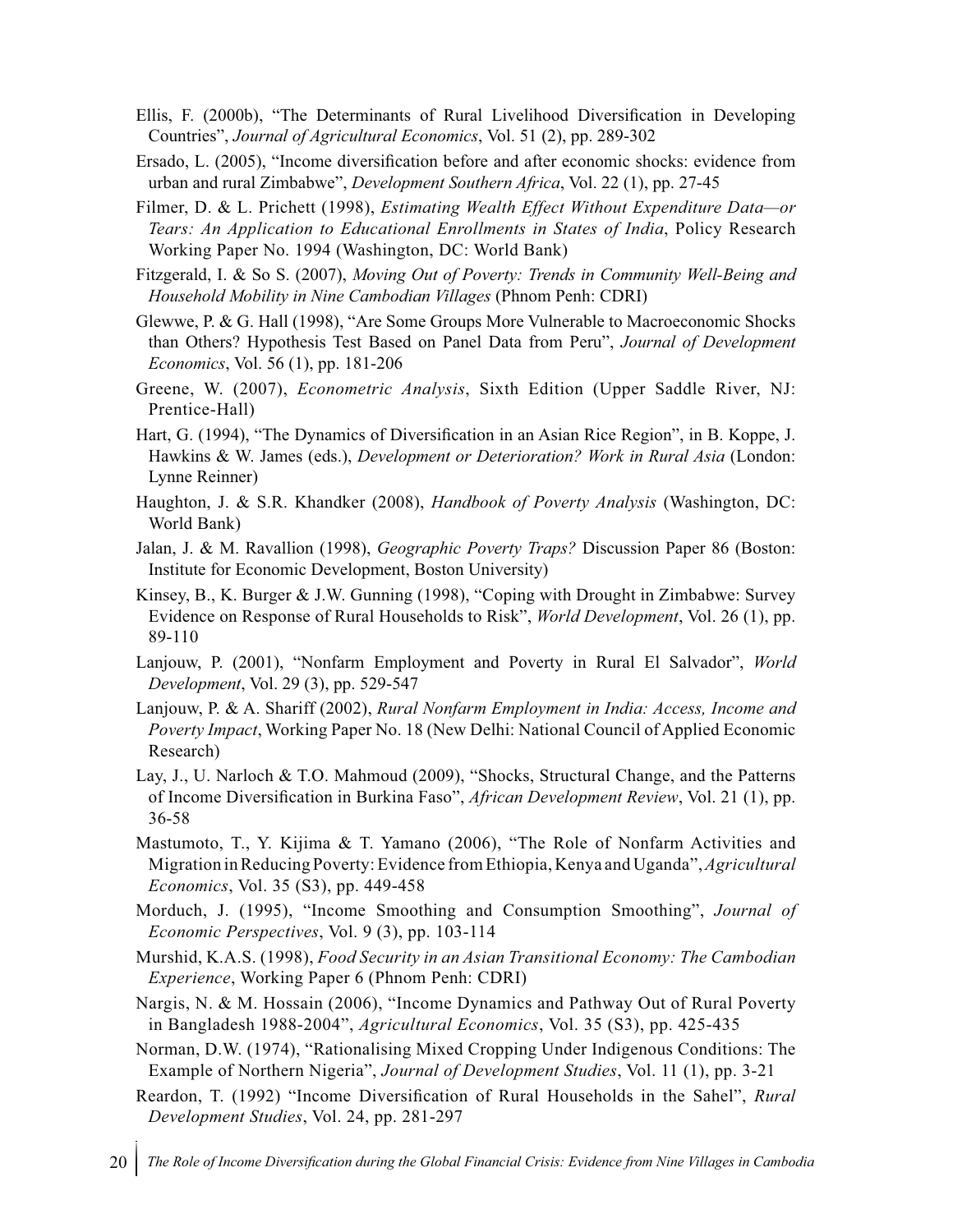- Reardon, T., E. Crawford & V. Kelly (1994), "Links Between Nonfarm Income and Farm Investment in African Households: Adding the Capital Market Perspective", *American Journal of Agricultural Economics*, Vol. 28 (2), pp. 1172-1176
- Reardon, T., C. Delgado & P. Matlon (1992), "Determinants and Effects of Income Diversification amongst Farm Households in Burkina Faso", *Journal of Development Studies*, Vol. 28 (2), pp. 264-296
- Reardon, T (1998), "Using Evidence of Household Income Diversification to Inform Study of the Rural Nonfarm Labor Market in Africa", *World Development*, Vol. 25 (5), pp. 735- 747
- Reardon, T., J. Taylor, K. Stamoulis, P. Lanjouw & A. Balisacan (2000), "The Effects of Nonfarm Employment on Rural Income Inequality in Developing Countries: An Investment Perspective", *Journal of Agricultural Economics*, Vol. 51 (2), pp. 266-288
- Sahn, D.E. (1989), *Seasonal Variability in Third World Agriculture: The Consequences for Food Security* (Baltimore, MD: John Hopkins Press)
- Tong K., Saing C, & Hem S. (2009), *Trends in Living Standards of 90 Rural Households in Poverty Dynamics Studies Villages*, mimeo (Phnom Penh: CDRI)
- Tong K. (2010), "How Did Cambodian Rural Households Cope with Shocks from Food and Oil Price Increases?", *Annual Development Review 2009-10,* pp. 70-79 (Phnom Penh: CDRI)
- Tong K. (forthcoming), *The Impact of the Global Financial and Economic Crisis on Poverty* (Phnom Penh: CDRI)
- van den Berg, M. & G.E. Kumbi (2006), "Poverty and the Rural Nonfarm Economy in Oromia, Ethiopia", *Agricultural Economics*, Vol. 35 (S3), pp. 469-475
- Woldenhanna, T. & A. Oskam (2001), "Income Diversification and Entry Barriers: Evidence from the Tigray of Northern Ethiopia", *Food Policy*, Vol. 26 (40), pp. 351-365
- Wooldridge, J. (2002), *Econometric Analysis of Cross-Sectional and Panel Data* (Cambridge MA: MIT Press)
- World Bank (2009), Poverty Profile and Trends in Cambodia: Findings from the 2007 Cambodia Socio-Economy Survey (Washington, DC: World Bank)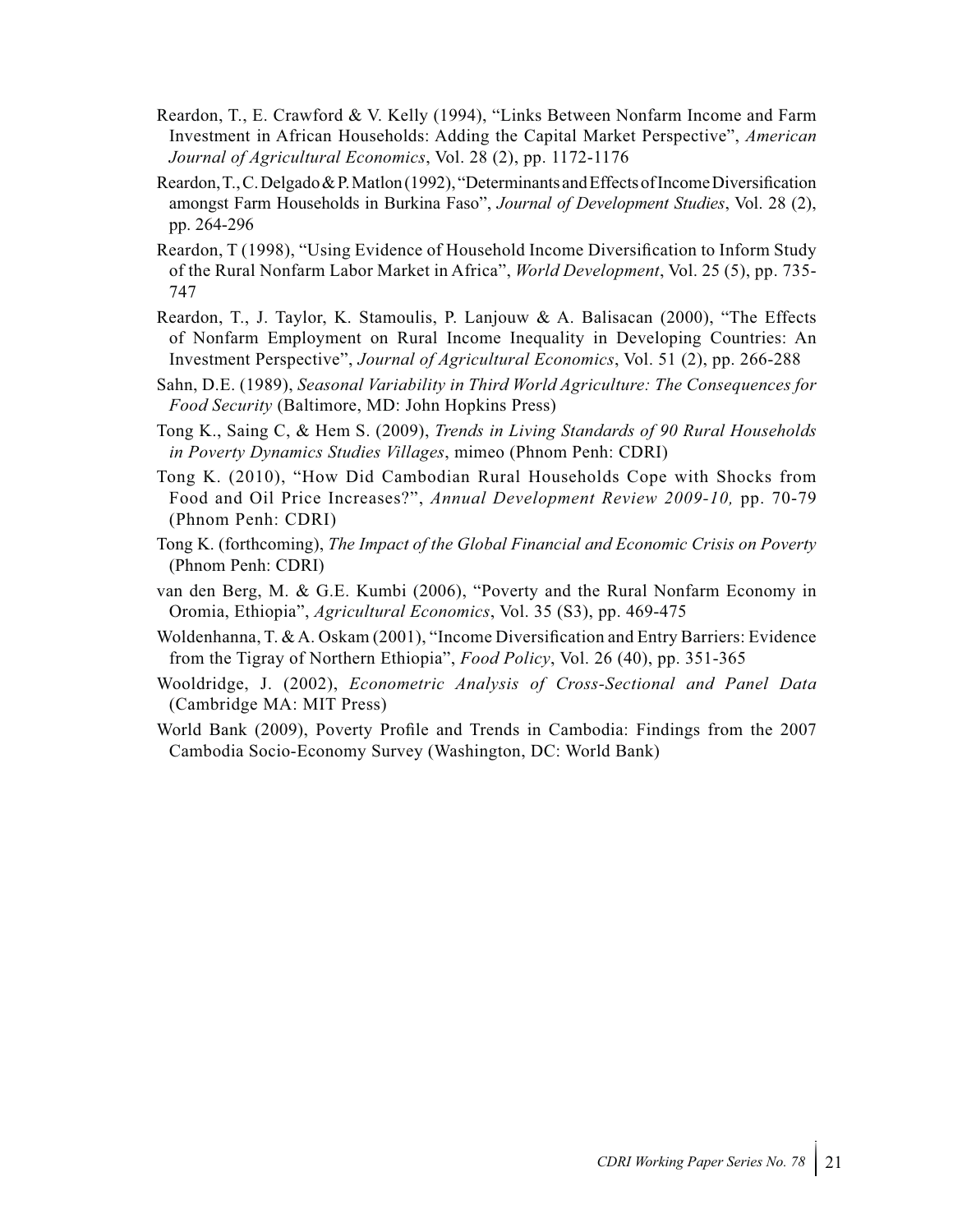#### **CDRI WORKING PAPERS**

- 1) Kannan, K.P. (November 1995), *Construction of a Consumer Price Index for Cambodia: A Review of Current Practices and Suggestions for Improvement*.
- 2) McAndrew, John P. (January 1996), *Aid Infusions, Aid Illusions: Bilateral and Multilateral Emergency and Development Assistance in Cambodia.* 1992-1995.
- 3) Kannan, K.P. (January 1997), *Economic Reform, Structural Adjustment and Development in Cambodia.*
- 4) Chim Charya, Srun Pithou, So Sovannarith, John McAndrew, Nguon Sokunthea, Pon Dorina & Robin Biddulph (June 1998), *Learning from Rural Development Programmes in Cambodia.*
- 5) Kato, Toshiyasu, Chan Sophal & Long Vou Piseth (September 1998), *Regional Economic Integration for Sustainable Development in Cambodia.*
- 6) Murshid, K.A.S. (December 1998), *Food Security in an Asian Transitional Economy: The Cambodian Experience.*
- 7) McAndrew, John P. (December 1998), *Interdependence in Household Livelihood Strategies in Two Cambodian Villages.*
- 8) Chan Sophal, Martin Godfrey, Toshiyasu Kato, Long Vou Piseth, Nina Orlova, Per Ronnås & Tia Savora (January 1999), *Cambodia: The Challenge of Productive Employment Creation.*
- 9) Teng You Ky, Pon Dorina, So Sovannarith & John McAndrew (April 1999), *The UNICEF/ Community Action for Social Development Experience—Learning from Rural Development Programmes in Cambodia.*
- 10) Gorman, Siobhan, with Pon Dorina & Sok Kheng (June 1999), *Gender and Development in Cambodia: An Overview.*
- 11) Chan Sophal & So Sovannarith (June 1999), *Cambodian Labour Migration to Thailand: A Preliminary Assessment.*
- 12) Chan Sophal, Toshiyasu Kato, Long Vou Piseth, So Sovannarith, Tia Savora, Hang Chuon Naron, Kao Kim Hourn & Chea Vuthna (September 1999), *Impact of the Asian Financial Crisis on the SEATEs: The Cambodian Perspective.*
- 13) Ung Bunleng, (January 2000), *Seasonality in the Cambodian Consumer Price Index.*
- 14) Toshiyasu Kato, Jeffrey A. Kaplan, Chan Sophal & Real Sopheap (May 2000), *Enhancing Governance for Sustainable Development.*
- 15) Godfrey, Martin, Chan Sophal, Toshiyasu Kato, Long Vou Piseth, Pon Dorina, Tep Saravy, Tia Savara & So Sovannarith (August 2000), *Technical Assistance and Capacity Development in an Aid-dependent Economy: the Experience of Cambodia.*
- 16) Sik Boreak, (September 2000), *Land Ownership, Sales and Concentration in Cambodia.*
- 17) Chan Sophal, & So Sovannarith, with Pon Dorina (December 2000), *Technical Assistance and Capacity Development at the School of Agriculture Prek Leap.*
- 18) Godfrey, Martin, So Sovannarith, Tep Saravy, Pon Dorina, Claude Katz, Sarthi Acharya, Sisowath D. Chanto & Hing Thoraxy (August 2001), *A Study of the Cambodian Labour Market: Reference to Poverty Reduction, Growth and Adjustment to Crisis.*
- 19) Chan Sophal, Tep Saravy & Sarthi Acharya (October 2001), *Land Tenure in Cambodia: a Data Update.*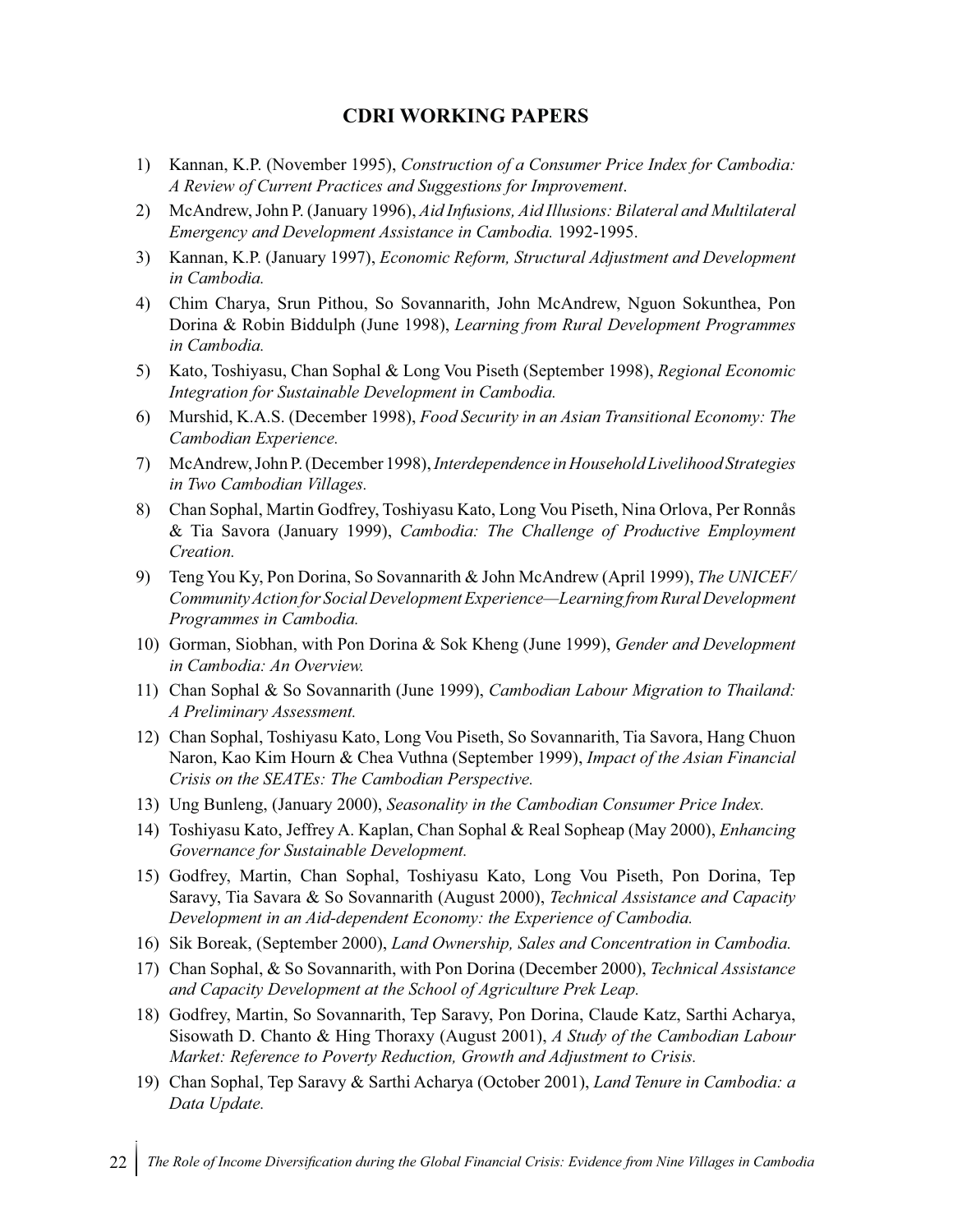- 20) So Sovannarith, Real Sopheap, Uch Utey, Sy Rathmony, Brett Ballard & Sarthi Acharya (November 2001), *Social Assessment of Land in Cambodia: A Field Study.*
- 21) Bhargavi Ramamurthy, Sik Boreak, Per Ronnås and Sok Hach (December 2001), *Cambodia 1999-2000: Land, Labour and Rural Livelihood in Focus.*
- 22) Chan Sophal & Sarthi Acharya (July 2002), *Land Transactions in Cambodia: An Analysis of Transfers and Transaction Records.*
- 23) McKenney, Bruce & Prom Tola. (July 2002), *Natural Resources and Rural Livelihoods in Cambodia.*
- 24) Kim Sedara, Chan Sophal & Sarthi Acharya (July 2002), *Land, Rural Livelihoods and Food Security in Cambodia.*
- 25) Chan Sophal & Sarthi Acharya (December 2002), *Facing the Challenge of Rural Livelihoods: A Perspective from Nine Villages in Cambodia.*
- 26) Sarthi Acharya, Kim Sedara, Chap Sotharith & Meach Yady (February 2003), *Off-farm and Non-farm Employment: A Perspective on Job Creation in Cambodia.*
- 27) Yim Chea & Bruce McKenney (October 2003), *Fish Exports from the Great Lake to Thailand: An Analysis of Trade Constraints, Governance, and the Climate for Growth.*
- 28) Prom Tola & Bruce McKenney (November 2003), *Trading Forest Products in Cambodia: Challenges, Threats, and Opportunities for Resin.*
- 29) Yim Chea & Bruce McKenney (November 2003), *Domestic Fish Trade: A Case Study of Fish Marketing from the Great Lake to Phnom Penh.*
- 30) Hughes, Caroline & Kim Sedara with the assistance of Ann Sovatha (February 2004), *The Evolution of Democratic Process and Conflict Management in Cambodia: A Comparative Study of Three Cambodian Elections.*
- 31) Oberndorf, Robert B. (May 2004), *Law Harmonisation in Relation to the Decentralisation Process in Cambodia.*
- 32) Murshid, K.A.S. & Tuot Sokphally (April 2005), *The Cross Border Economy of Cambodia: An Exploratory Study.*
- 33) Hansen, Kasper K. & Neth Top (December 2006), *Natural Forest Benefits and Economic Analysis of Natural Forest Conversion in Cambodia.*
- 34) Pak Kimchoeun, Horng Vuthy, Eng Netra, Ann Sovatha, Kim Sedara, Jenny Knowles & David Craig (March 2007), *Accountability and Neo-patrimonialism in Cambodia: A Critical Literature Review*.
- 35) Kim Sedara & Joakim Öjendal with the assistance of Ann Sovatha (May 2007), *Where Decentralisation Meets Democracy: Civil Society, Local Government, and Accountability in Cambodia*.
- 36) Lim Sovannara (November 2007), *Youth Migration and Urbanisation in Cambodia*.
- 37) Chem Phalla *et al.* (May 2008), *Framing Research on Water Resources Management and Governance in Cambodia: A Literature Review*.
- 38) Pak Kimchoeun and David Craig (July 2008), *Accountability and Public Expenditure Management in Decentralised Cambodia.*
- 39) Horng Vuthy and David Craig (July 2008), *Accountability and Planning in Decentralised Cambodia.*
- 40) Eng Netra and David Craig (March 2009), *Accountability and Human Resource Management in Decentralised Cambodia*.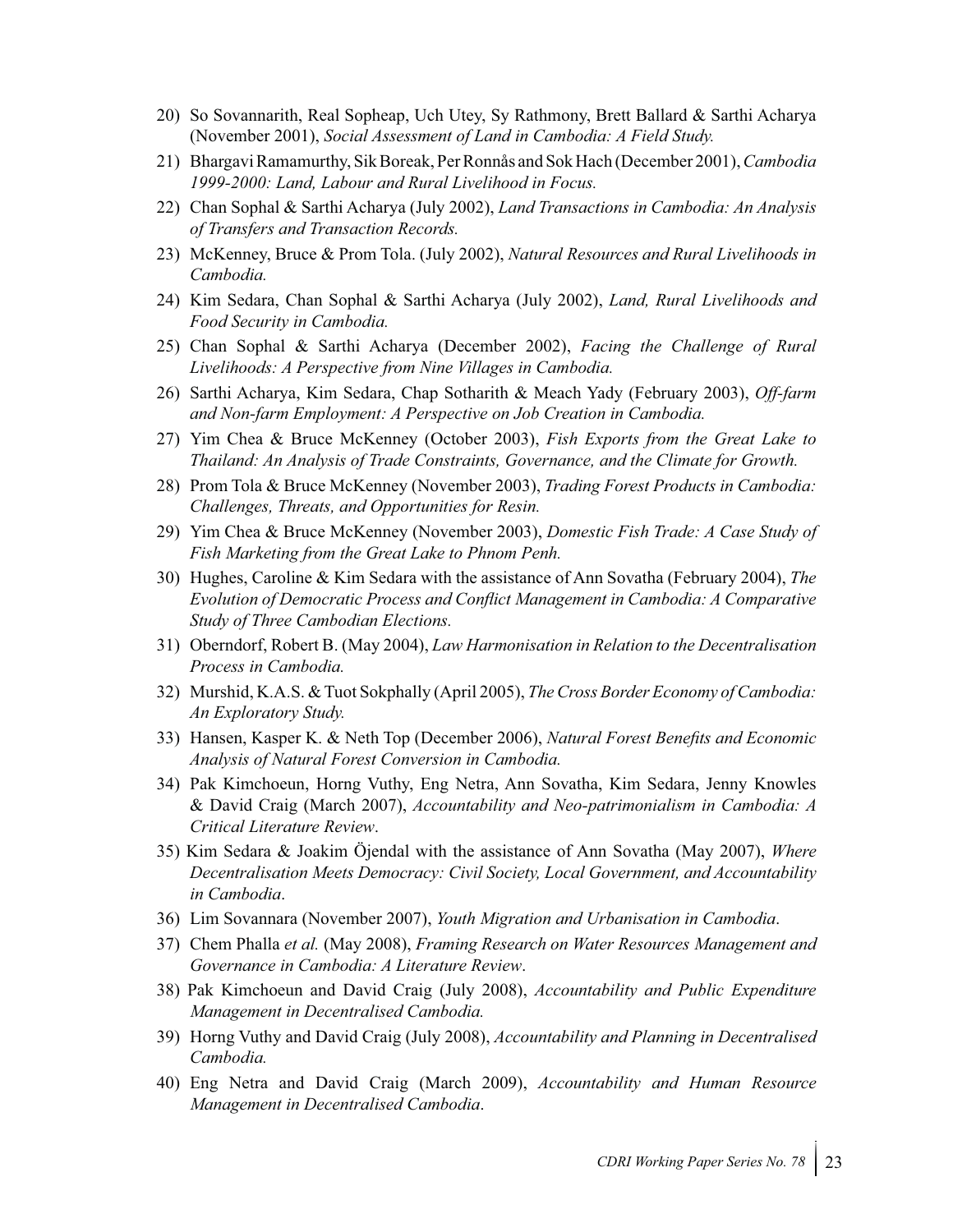- 41) Hing Vutha and Hossein Jalilian (April 2009), *The Environmental Impacts of the ASEAN-China Free Trade Agreement for Countries in the Greater Mekong Sub-region*.
- 42) Thon Vimealea, Ou Sivhuoch, Eng Netra and Ly Tem (October 2009), *Leadership in Local Politics of Cambodia: A Study of Leaders in Three Communes of Three Provinces*.
- 43) Hing Vutha and Thun Vathana (December 2009), *Agricultural Trade in the Greater Mekong Sub-region: The Case of Cassava and Rubber in Cambodia.*
- 44) Chan Sophal (December 2009), *Economic Costs and Benefits of Cross-border Labour Migration in the GMS: Cambodia Country Study.*
- 45) CDRI Publication (December 2009), *Economic Costs and Benefits of Cross-country Labour Migration in the GMS: Synthesis of the Case Studies in Thailand, Cambodia, Laos and Vietnam.*
- 46) CDRI Publication (December 2009), *Agriculture Trade in the Greater Mekong Sub-region: Synthesis of the Case Studies on Cassava and Rubber Production and Trade in GMS Countries.*
- 47) Chea Chou (August 2010), *The Local Governance of Common Pool Resources: The case of Irrigation Water in Cambodia*.
- 48) CDRI Publication (August 2010), *Empirical Evidence of Irrigation Management in the Tonle Sap Basin: Issues and Challenges*.
- 49) Chem Phalla and Someth Paradis (March 2011), *Use of Hydrological knowledge and Community Participation for Improving Decision-making on Irrigation Water Allocation*.
- 50) Pak Kimchoeun (May 2011), Fiscal Decentralisation in Cambodia: A Review of Progress and Challenges
- 51) Christopher Wokker, Paulo Santos, Ros Bansok and Kate Griffiths (June 2011), Irrigation Water Productivity in Cambodian Rice System
- 52) Ouch Chandarany, Saing Chanhang and Phann Dalis (June 2011), Assessing China's Impact on Poverty Reduction In the Greater Mekong Sub-region: The Case of Cambodia
- 53) SO Sovannarith, Blake D. Ratner, Mam Kosal and Kim Sour (June 2011), *Conflict and Collective Action in Tonle Sap Fisheries: Adapting Institutions to Support Community Livelihoods*
- 54) Nang Phirun, Khiev Daravy, Philip Hirsch and Isabelle Whitehead (June 2011), *Improving the Governance of Water Resources in Cambodia: A Stakeholder Analysis*
- 55) Kem Sothorn, Chhim Chhun, Theng Vuthy and SO Sovannarith (July 2011), *Policy coherence in agricultural and rural development: Cambodia*
- 56) Tong Kimsun, Hem Socheth and Paulo Santos (July 2011), *What Limits Agricultural intensification in Cambodia? The Role of Emigration, Agricultural Extension Services and Credit Constraints*
- 57) Tong Kimsun, Hem Socheth and Paulo Santos (August 2011), *The Impact of Irrigation on Household Assets*
- 58) Hing Vutha, Lun Pide and Phann Dalis (August 2011), *Irregular Migration from Cambodia: Characteristics, Challenges and Regulatory Approach*.
- 59) Chem Phalla, Philip Hirsch and Someth Paradis (September 2011), *Hydrological Analysis in Support of Irrigation Management: A Case Study of Stung Chrey Bak Catchment, Cambodia*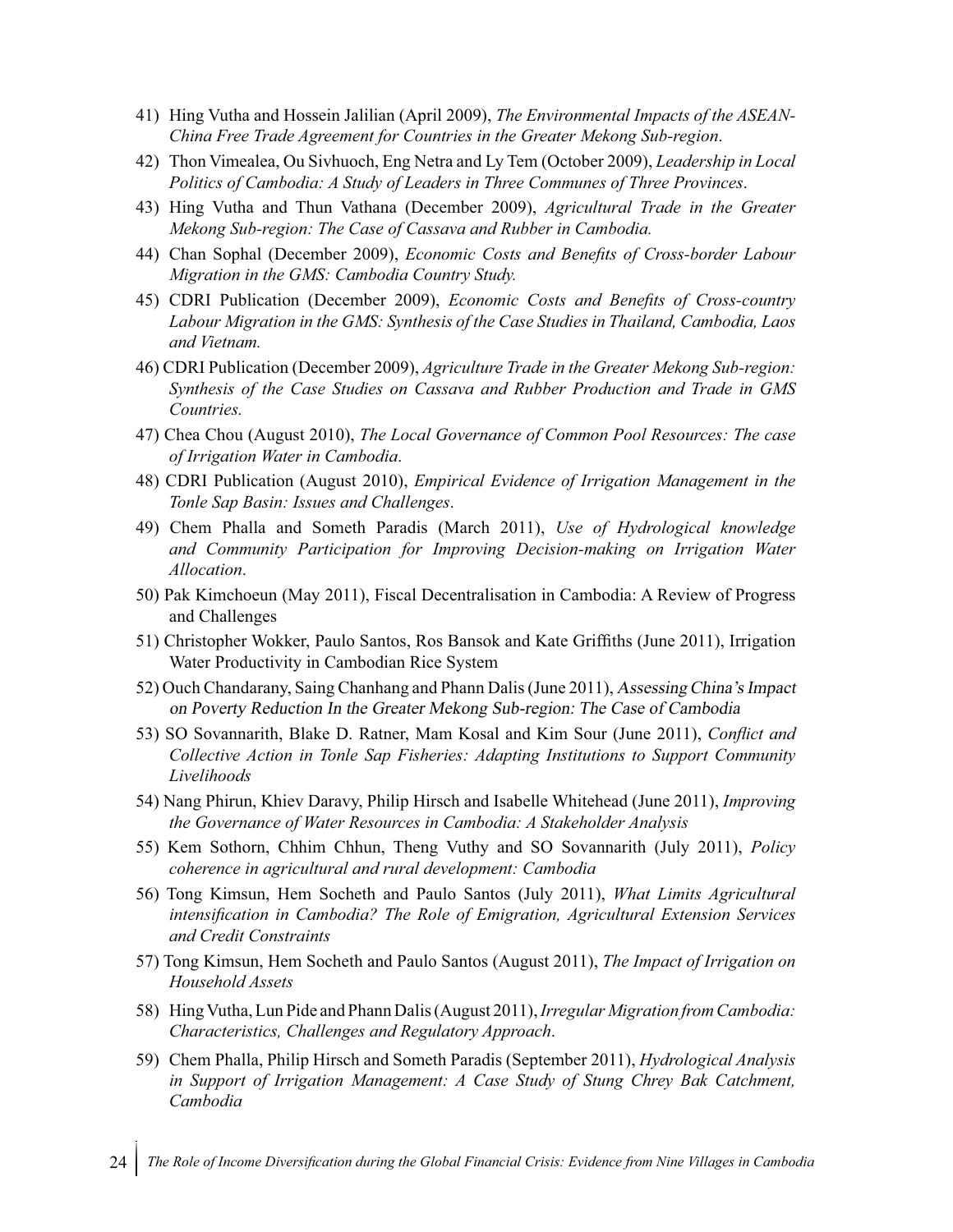- 60) Saing Chan Hang, Hem Socheth and Ouch Chandarany with Phann Dalis and Pon Dorina (November 2011), *Foreign Investment in Agriculture in Cambodia*
- 61) Ros Bandeth, Ly Tem and Anna Thompson (September 2011), *Catchment Governance and Cooperation Dilemmas: A Case Study from Cambodia.*
- 62) Chea Chou, Nang Phirun, Isabelle Whitehead, Phillip Hirsch and Anna Thompson (October 2011), *Decentralised Governance of Irrigation Water in Cambodia: Matching Principles to Local Realities.*
- 63) Heng Seiha, Kim Sedara and So Sokbunthoeun (October 2011), *Decentralised Governance in Hybrid Polity: Localisation of Decentralisation Reform in Cambodia*
- 64) Tong Kimsun and Sry Bopharath (November 2011), *Poverty and Environment Links: The Case of Rural Cambodia.*
- 65) Ros Bansok, Nang Phirun and Chhim Chhun (December 2011), *Agricultural Development and Climate Change: The Case of Cambodia*
- 66) TONG Kimsun (February 2012), *Analysing Chronic Poverty in Rural Cambodia Evidence from Panel Data*
- 67) Keith Carpenter with assistance from PON Dorina (February 2012), *A Basic Consumer Price Index for Cambodia 1993–2009*
- 68) Roth Vathana (March 2012), *Sectoral Composition of China's Economic Growth, Poverty Reduction and Inequality: Development and Policy Implications for Cambodia*
- 69) CDRI Publication (March 2012), *Understanding Poverty Dynamics: Evidence from Nine Villages in Cambodia*
- 70) Hing Vutha, Saing Chan Hang and Khieng Sothy (August 2012), *Baseline Survey for Socioeconomic Impact Assessment: Greater Mekong Sub-region Transmission Project*
- 71) Kim Sedara and Joakim Öjendal with Chhoun Nareth and Ly Tem (December 2012), *A Gendered Analysis of Decentralisation Reform in Cambodia*
- 72) Hem Socheth (March 2013), *Impact of the Global Financial Crisis on Cambodian Economy at Macro and Sectoral Levels*
- 73) Hay Sovuthea (March 2013), *Government Response to Inflation Crisis and Global Financial Crisis*
- 74) Ngin Chanrith (March 2013), *Impact of the Global Financial Crisis on Employment in SMEs in Cambodia*
- 75) Tong Kimsun (March 2013), *Impact of the Global Financial Crisis on Poverty: Evidence from Nine Villages in Cambodia*
- 76) Hing Vutha (March 2013), *Impact of the Global Financial Crisis on the Rural Labour Market: Evidence from Nine Villages in Cambodia*
- 77) Saing Chan Hang (March 2013), *Households' Vulnerability to Global Financial Crisis and Their Risk Coping Strategies: Evidence from Nine Rural Villages in Cambodia*